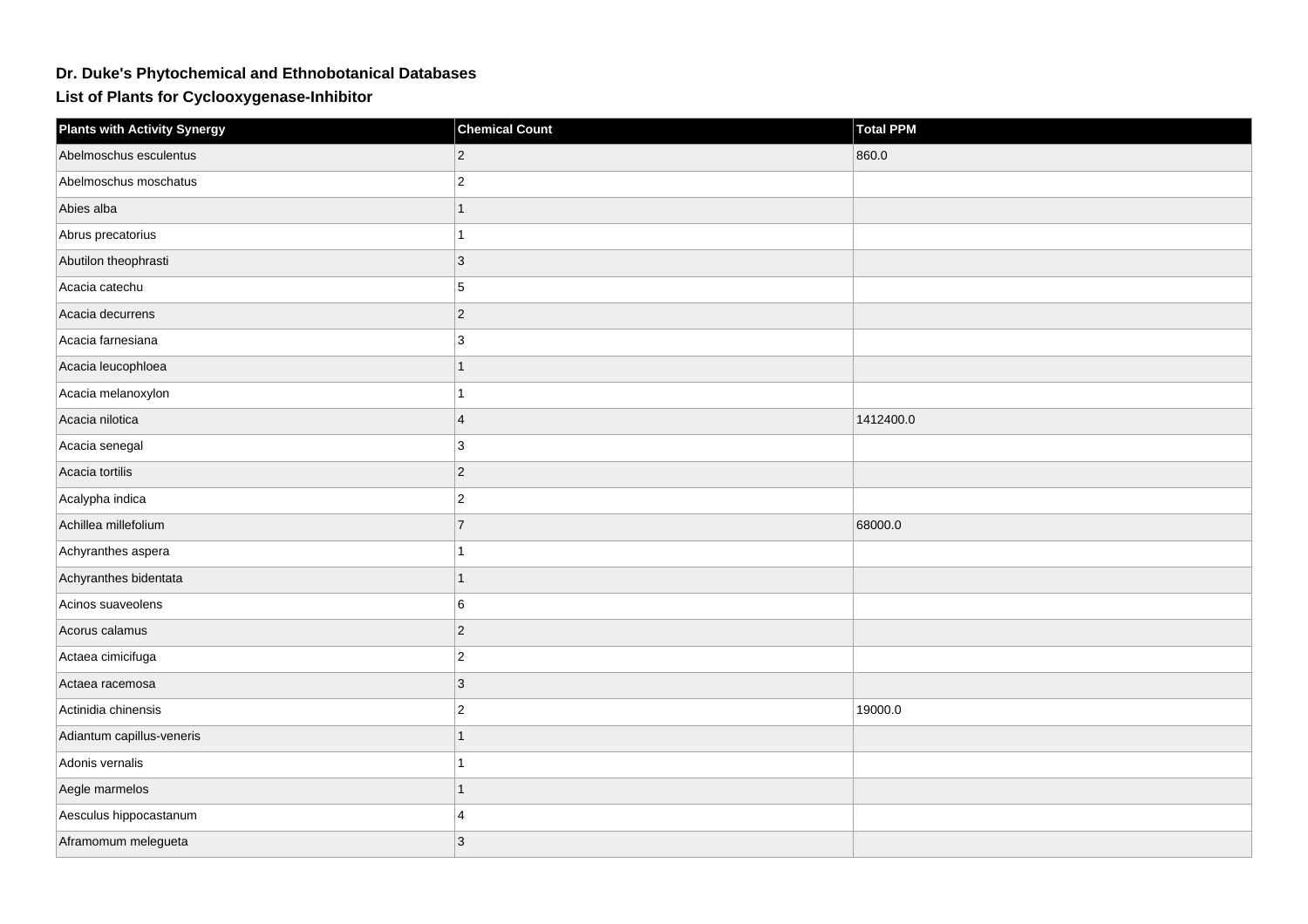| <b>Plants with Activity Synergy</b> | <b>Chemical Count</b> | Total PPM |
|-------------------------------------|-----------------------|-----------|
| Agastache rugosa                    |                       |           |
| Agathosma betulina                  | 3                     | 69000.0   |
| Ageratum conyzoides                 | $\overline{c}$        |           |
| Agrimonia eupatoria                 | $\overline{7}$        | 224000.0  |
| Ailanthus altissima                 | $\overline{4}$        | 240000.0  |
| Ajuga reptans                       |                       | 300000.0  |
| Akebia quinata                      |                       |           |
| Albizia julibrissin                 |                       |           |
| Albizia lebbeck                     | $\overline{4}$        |           |
| Aleurites moluccana                 | 1                     | 120000.0  |
| Alisma plantago-aquatica            |                       |           |
| Allium ampeloprasum                 | 1                     |           |
| Allium cepa                         | 12                    | 96200.0   |
| Allium sativum var. sativum         | $\overline{7}$        | 56000.0   |
| Allium schoenoprasum                | $\overline{c}$        | 128.0     |
| Alnus glutinosa                     | $\overline{1}$        | 400000.0  |
| Aloe vera                           |                       |           |
| Aloysia citrodora                   | $\overline{c}$        |           |
| Alpinia galanga                     | 1                     |           |
| Alpinia officinarum                 | $\overline{4}$        | 4000.0    |
| Althaea officinalis                 | 4                     | 40000.0   |
| Ammi majus                          | $\overline{c}$        | 9000.0    |
| Ammi visnaga                        | 3                     |           |
| Anacardium occidentale              | $\overline{4}$        | 180000.0  |
| Anaphalis margaritacea              | 1                     |           |
| Anastatica hierochuntica            | 1                     |           |
| Andira inermis                      |                       |           |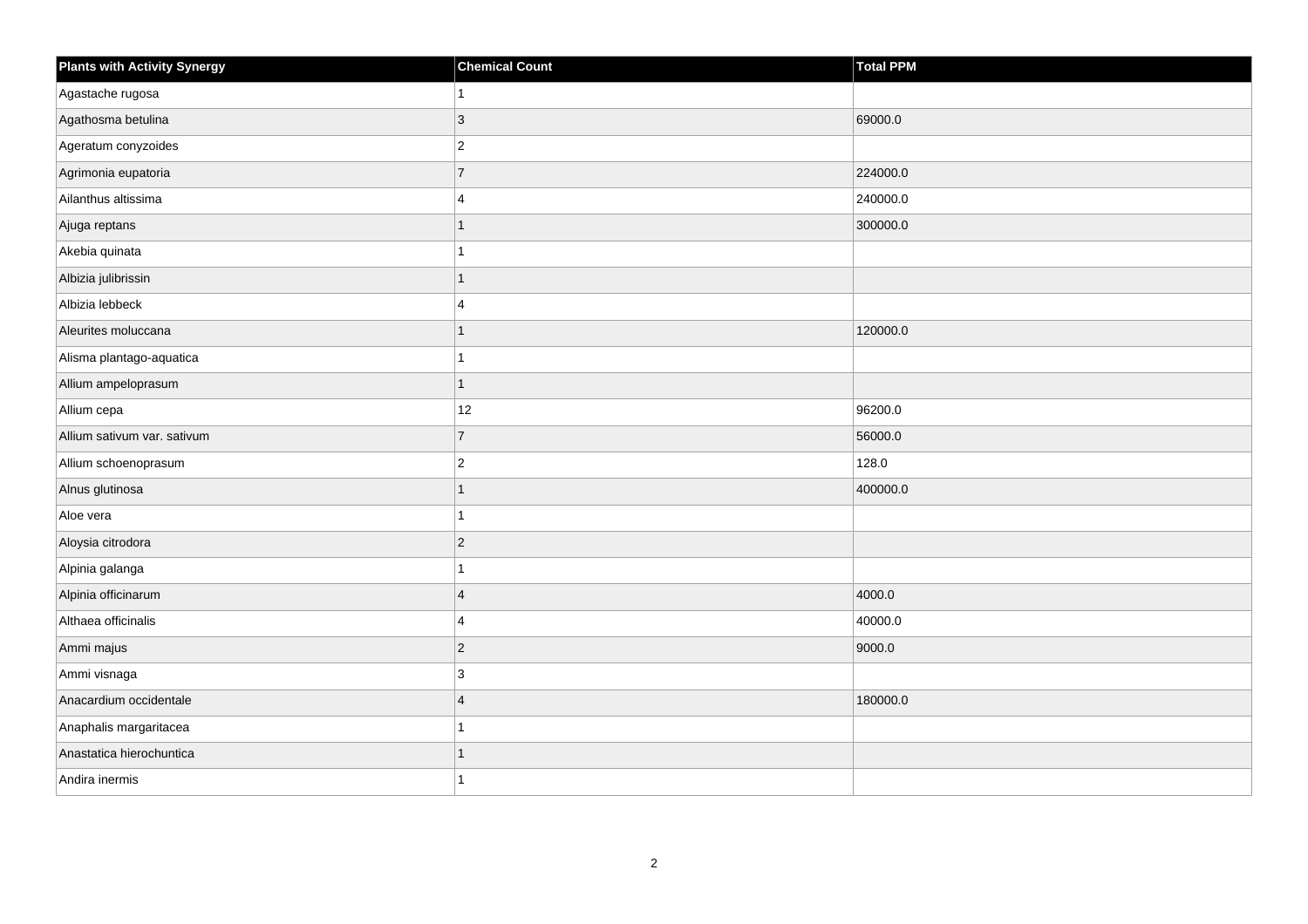| <b>Plants with Activity Synergy</b> | <b>Chemical Count</b> | Total PPM |
|-------------------------------------|-----------------------|-----------|
| Anemone pulsatilla                  | 3                     |           |
| Anethum graveolens                  | 5                     |           |
| Angelica sinensis                   | $\overline{2}$        |           |
| Anisochilus carnosus                |                       |           |
| Annona muricata                     | 1                     |           |
| Annona reticulata                   |                       |           |
| Annona squamosa                     | 1                     |           |
| Anogeissus latifolia                | 3                     | 958000.0  |
| Apium graveolens                    | 5                     | 24000.0   |
| Apocynum cannabinum                 | $\overline{2}$        |           |
| Arachis hypogaea                    | $\overline{4}$        | 106.0     |
| Araucaria bidwillii                 | 3                     |           |
| Arbutus unedo                       | 3                     | 1220000.0 |
| Arctium lappa                       |                       |           |
| Arctostaphylos uva-ursi             | 8                     | 415000.0  |
| Ardisia japonica                    | 4                     |           |
| Areca catechu                       | $\overline{2}$        | 500000.0  |
| Argemone mexicana                   | $\overline{c}$        | 22820.0   |
| Armoracia rusticana                 | $\overline{3}$        |           |
| Arnica montana                      | $\overline{2}$        |           |
| Artemisia abrotanum                 | 1                     |           |
| Artemisia absinthium                | $\overline{2}$        | 154000.0  |
| Artemisia annua                     | 6                     |           |
| Artemisia cina                      | $\overline{c}$        |           |
| Artemisia dracunculus               | 5                     | 6.0       |
| Artemisia herba-alba                |                       |           |
| Artocarpus altilis                  |                       |           |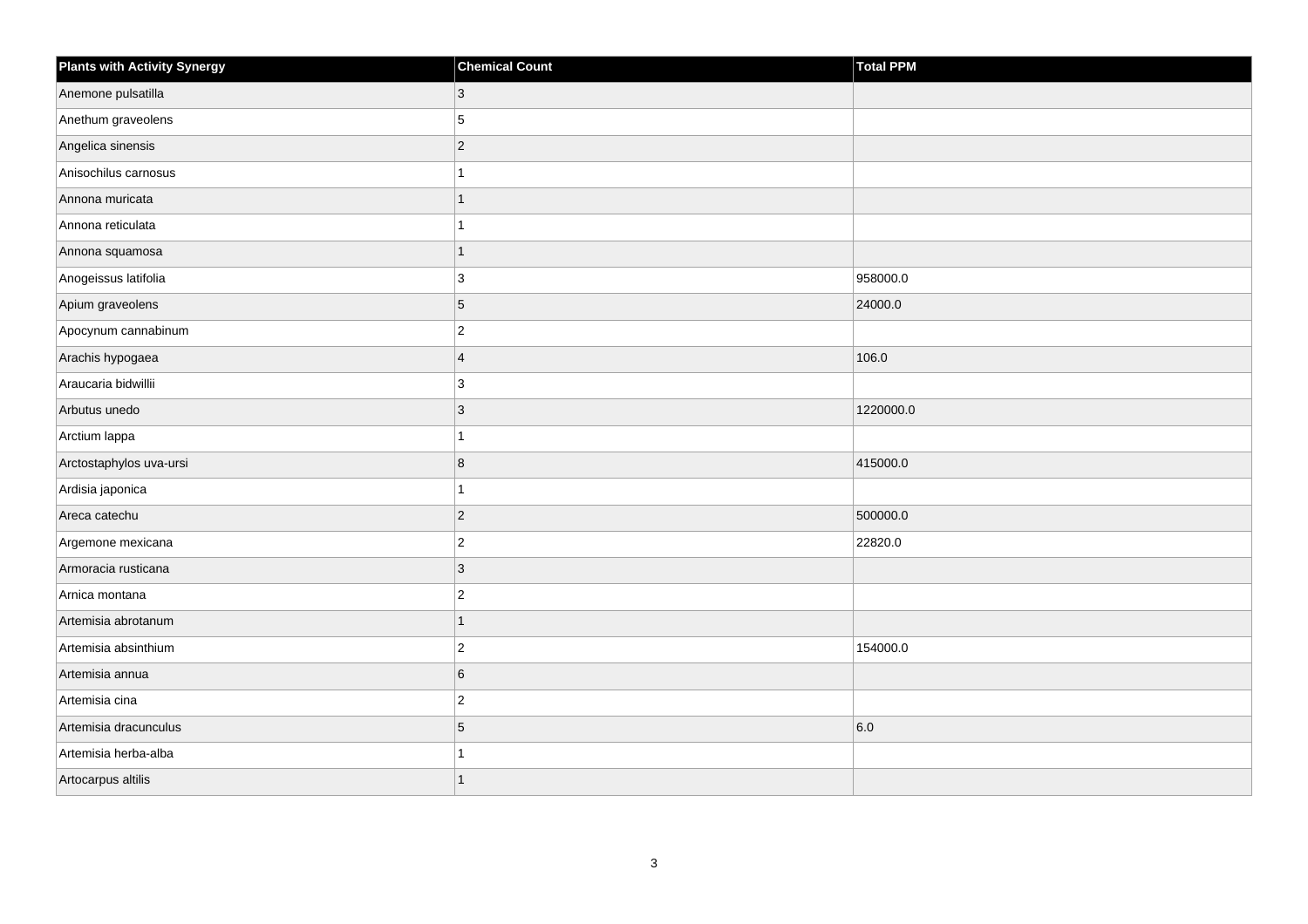| <b>Plants with Activity Synergy</b> | <b>Chemical Count</b> | <b>Total PPM</b> |
|-------------------------------------|-----------------------|------------------|
| Artocarpus heterophyllus            | 3                     | 66000.0          |
| Asclepias syriaca                   | $ 2\rangle$           | 144000.0         |
| Asiasarum heterotropoides           | 1                     |                  |
| Asiasarum sieboldii                 | $\mathbf{1}$          |                  |
| Asimina triloba                     | 1                     |                  |
| Aspalathus linearis                 | $\overline{4}$        |                  |
| Asparagus officinalis               | $\vert$ 2             |                  |
| Aspidosperma quebracho-blanco       | 1                     | 80000.0          |
| Astragalus membranaceus             | 3                     |                  |
| Atropa bella-donna                  | $\mathbf{1}$          | 240000.0         |
| Avena sativa                        | $\overline{2}$        | 620.0            |
| Azadirachta indica                  | 3                     | 126000.0         |
| Ballota nigra                       | $ 3\rangle$           |                  |
| Barosma betulina                    | 3                     | 69000.0          |
| Basella alba                        | $\mathbf{1}$          |                  |
| Berberis vulgaris                   | $\overline{5}$        |                  |
| Beta vulgaris                       | 3                     |                  |
| Betula lenta                        | $\mathbf{1}$          |                  |
| Bixa orellana                       | 1                     |                  |
| Borago officinalis                  | $\vert$ 3             | 60000.0          |
| Boswellia serrata                   | $\mathbf{1}$          |                  |
| Brassica oleracea                   | $ 2\rangle$           | 200.0            |
| Brassica oleracea var. botrytis I.  | $\mathbf{3}$          | 72.0             |
| Brassica oleracea var. capitata I.  | $ 2\rangle$           | 800.0            |
| Brassica oleracea var. gemmifera    | 1                     | 50.0             |
| Brassica oleracea var. italica      | 3                     |                  |
| Brassica oleracea var. sabellica I. | $ 2\rangle$           | 126.0            |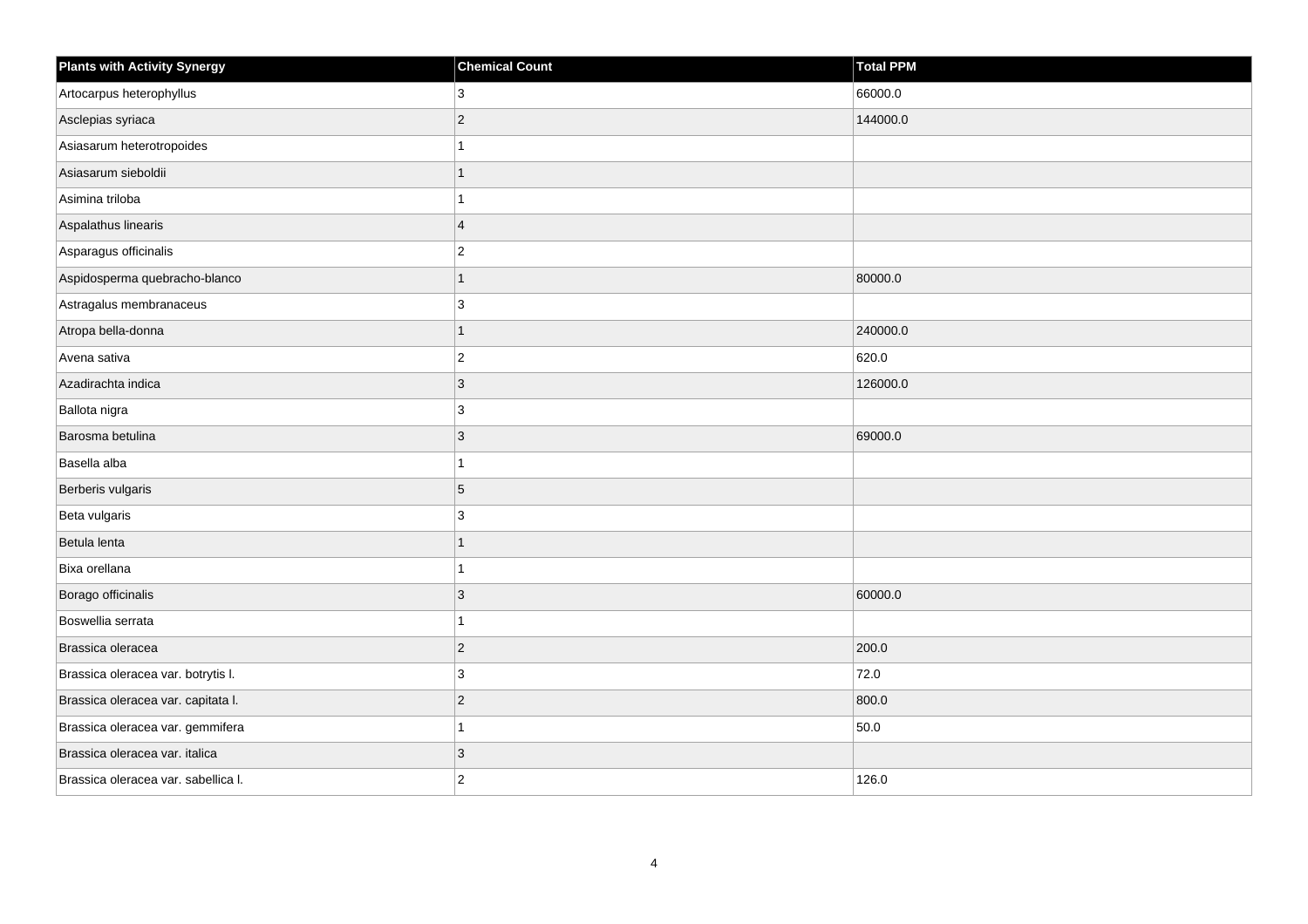| <b>Plants with Activity Synergy</b> | <b>Chemical Count</b>   | Total PPM |
|-------------------------------------|-------------------------|-----------|
| Brassica rapa                       | 1                       | 972.0     |
| Bryonia alba                        |                         |           |
| <b>Buxus sempervirens</b>           | 1                       |           |
| Byrsonima crassifolia               | 1                       |           |
| Caesalpinia pulcherrima             | 3                       | 20000.0   |
| Calamintha nepeta                   | $\sqrt{2}$              |           |
| Calea zacatechichi                  | $\mathbf{1}$            |           |
| Calendula officinalis               | 6                       | 129000.68 |
| Camellia sinensis                   | 12                      | 657900.0  |
| Camptotheca acuminata               | $\overline{2}$          |           |
| Cananga odorata                     | 1                       |           |
| Capparis spinosa                    | $\overline{c}$          |           |
| Capsella bursa-pastoris             | $ 2\rangle$             |           |
| Capsicum annuum                     | $\overline{c}$          | 8000.0    |
| Capsicum frutescens                 | $\overline{\mathbf{4}}$ | 35926.0   |
| Carthamus tinctorius                | 1                       | 52.0      |
| Carum carvi                         | $\overline{\mathbf{4}}$ |           |
| Carya illinoensis                   | 1                       |           |
| Castanea sativa                     | $\overline{4}$          | 476000.0  |
| Catalpa bignonioides                | $\overline{2}$          |           |
| Catalpa longissima                  | 1                       |           |
| Catha edulis                        | 1                       |           |
| Catharanthus roseus                 | 5                       |           |
| Caulophyllum thalictroides          | 1                       |           |
| Cedrus deodora                      | $\vert$ 2               | 64000.0   |
| Ceiba pentandra                     | $\mathsf 3$             |           |
| Centaurea calcitrapa                | $\overline{2}$          |           |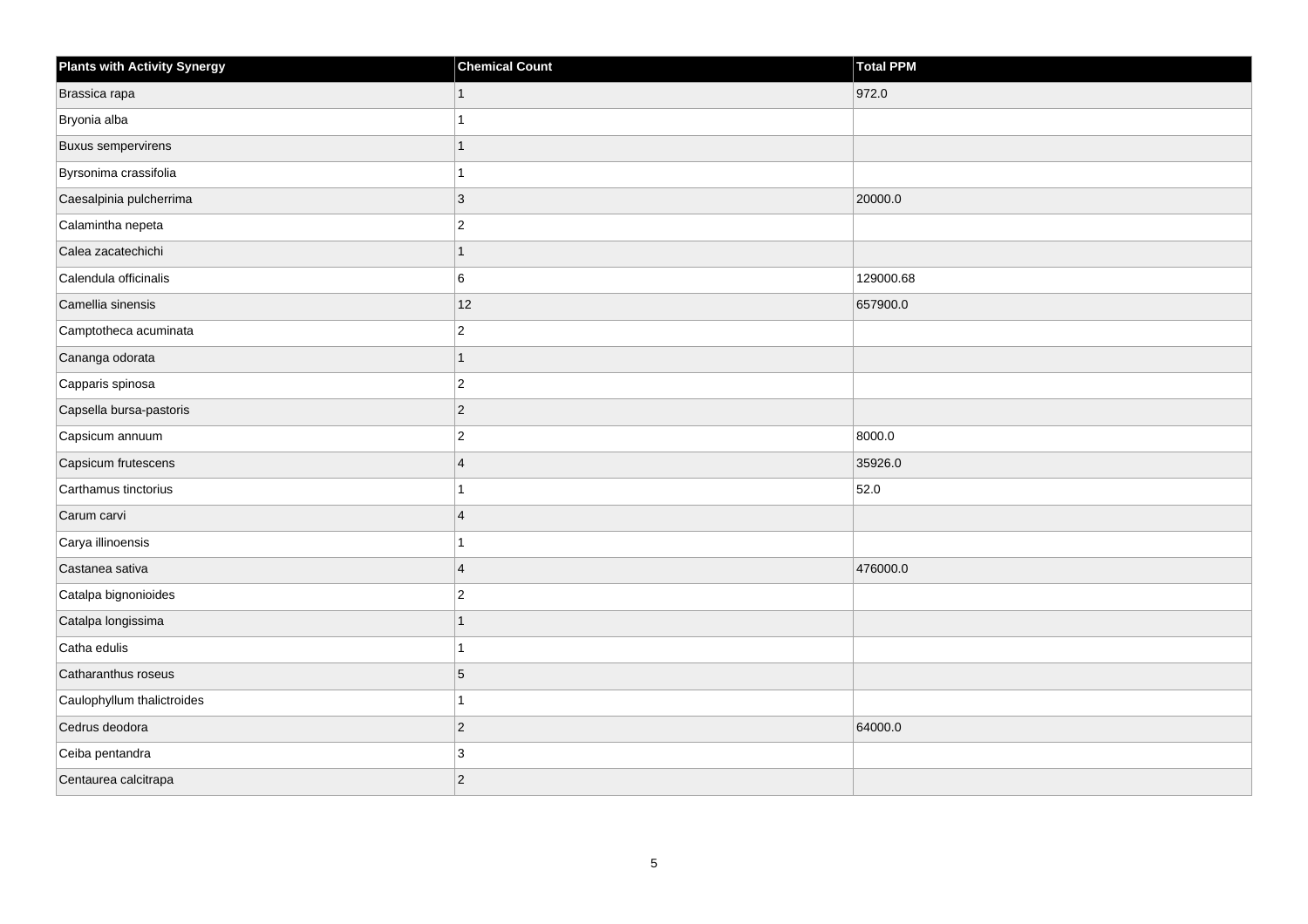| <b>Plants with Activity Synergy</b> | <b>Chemical Count</b>   | <b>Total PPM</b> |
|-------------------------------------|-------------------------|------------------|
| Centaurea cyanus                    | 5                       |                  |
| Centaurium erythraea                | $\overline{1}$          |                  |
| Centella asiatica                   | 3                       |                  |
| Ceratonia siliqua                   | $\overline{4}$          | 30000.0          |
| Chamaemelum nobile                  | $\overline{\mathbf{c}}$ |                  |
| Chamaesyce hypericifolia            | $\overline{c}$          |                  |
| Chelidonium majus                   | 1                       |                  |
| Chenopodium album                   | 1                       |                  |
| Chenopodium quinoa                  | 1                       |                  |
| Chimaphila umbellata                | $\overline{4}$          | 80000.0          |
| Chrysanthemum balsamita             |                         |                  |
| Chrysanthemum parthenium            | $\mathbf{3}$            |                  |
| Chrysanthemum x morifolium          | $\overline{2}$          |                  |
| Cichorium endivia                   | 1                       |                  |
| Cichorium intybus                   | 4                       |                  |
| Cimicifuga racemosa                 | $\overline{3}$          |                  |
| Cinchona officinalis                |                         |                  |
| Cinnamomum aromaticum               | $\overline{4}$          | 22450.0          |
| Cinnamomum camphora                 | 3                       |                  |
| Cinnamomum sieboldii                | 1                       |                  |
| Cinnamomum verum                    | $\overline{c}$          | 60000.0          |
| Citrullus colocynthis               | $\overline{1}$          |                  |
| Citrus aurantium                    | 3                       | 5002.0           |
| Citrus limon                        | 3                       | 137610.0         |
| Citrus medica                       | 1                       |                  |
| Citrus paradisi                     | 3                       |                  |
| Citrus reticulata                   | 3                       | 20.1             |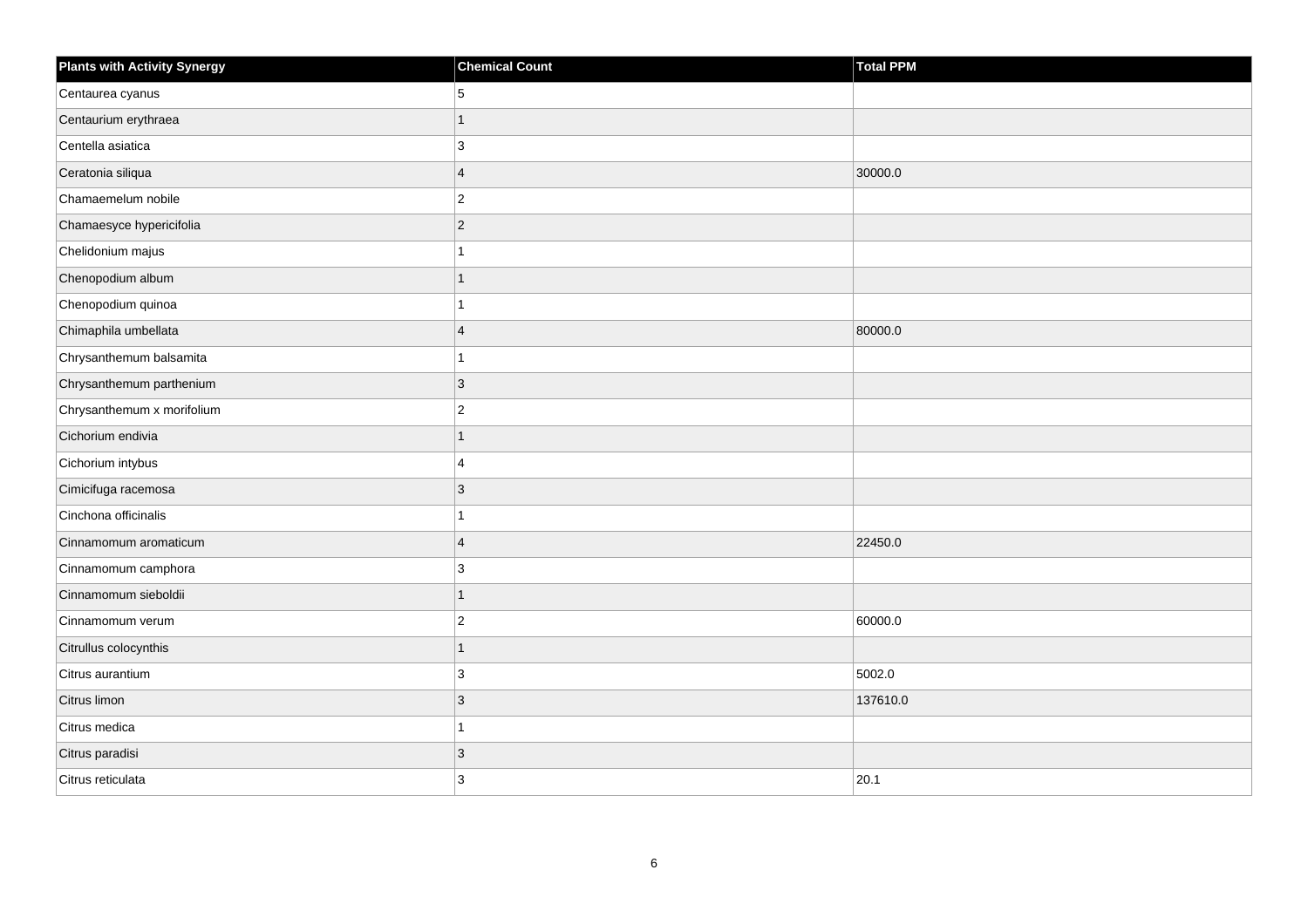| <b>Plants with Activity Synergy</b> | <b>Chemical Count</b> | <b>Total PPM</b> |
|-------------------------------------|-----------------------|------------------|
| Citrus sinensis                     | $\overline{4}$        | 127000.0         |
| Citrus spp                          |                       |                  |
| Cnicus benedictus                   | 5                     | 160000.0         |
| Cocos nucifera                      | $\overline{2}$        |                  |
| Coffea arabica                      | $\overline{2}$        | 180000.0         |
| Cola acuminata                      | $\overline{c}$        |                  |
| Colchicum autumnale                 | $\overline{2}$        |                  |
| Collinsonia canadensis              |                       |                  |
| Commiphora myrrha                   |                       |                  |
| Commiphora wightii                  |                       |                  |
| Conium maculatum                    | 1                     | 80000.0          |
| Consolida ajacis                    | $\overline{2}$        |                  |
| Conyza canadensis                   | $\overline{3}$        |                  |
| Coptis chinensis                    |                       | 180000.0         |
| Coptis japonica                     |                       | 140000.0         |
| Coptis spp                          |                       | 180000.0         |
| Coriandrum sativum                  | 3                     |                  |
| Coriaria myrtifolia                 | 3                     | 400000.0         |
| Coriaria thymifolia                 | $\overline{2}$        |                  |
| Coridothymus capitatus              | $\overline{c}$        |                  |
| Cornus florida                      | 5                     | 60000.0          |
| Cornus mas                          | 4                     |                  |
| Cornus officinalis                  | 3                     |                  |
| Corydalis spp                       |                       |                  |
| Corylus americana                   | 1                     |                  |
| Corylus avellana                    | $\overline{2}$        |                  |
| Costus speciosus                    | 1                     |                  |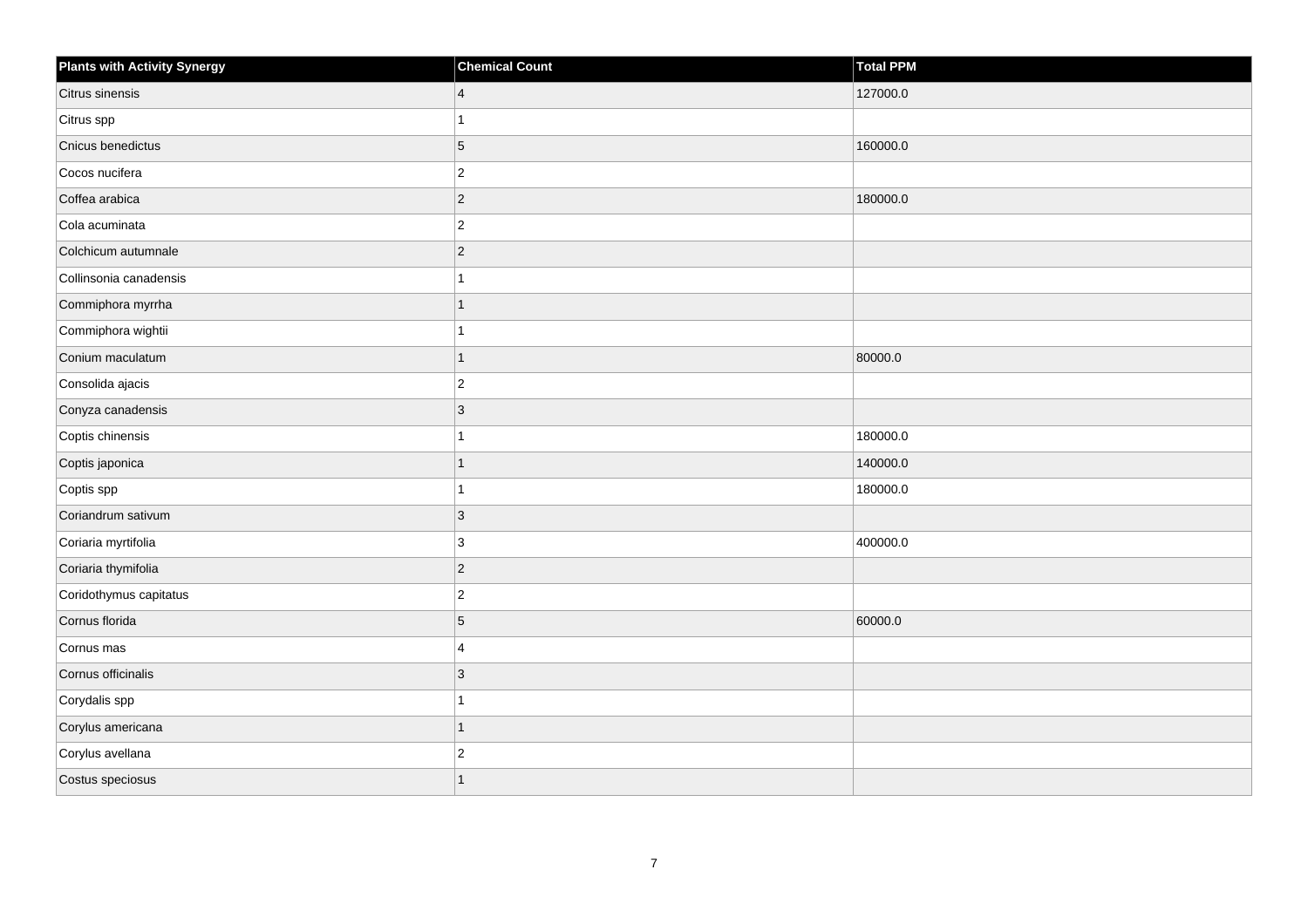| <b>Plants with Activity Synergy</b> | <b>Chemical Count</b> | Total PPM |
|-------------------------------------|-----------------------|-----------|
| Crataegus cuneata                   | $\overline{2}$        |           |
| Crataegus laevigata                 | 6                     |           |
| Crataegus monogyna                  | 6                     |           |
| Crataegus rhipidophylla             | 5                     |           |
| Crocus sativus                      | 3                     |           |
| Croton eluteria                     | 1                     |           |
| Croton lechleri                     | $\overline{2}$        |           |
| Cryptostegia grandifolia            | 1                     |           |
| Cucurbita pepo                      | 4                     |           |
| Cuminum cyminum                     | 1                     |           |
| Cunila origanoides                  | $\overline{c}$        | 22260.0   |
| Curcuma longa                       | $\overline{c}$        | 94888.0   |
| Curcuma xanthorrhiza                |                       | 20000.0   |
| Curcuma zedoaria                    | 1                     | 2000.0    |
| Cuscuta europaea                    |                       |           |
| Cuscuta reflexa                     | $\overline{1}$        |           |
| Cyamopsis tetragonoloba             | 3                     |           |
| Cydonia oblonga                     | 1                     |           |
| Cymbopogon citratus                 |                       |           |
| Cynara cardunculus                  | $\overline{4}$        |           |
| Cyperus rotundus                    | $\overline{c}$        | 32400.0   |
| Cypripedium pubescens               | 1                     |           |
| Cytisus scoparius                   | $\overline{2}$        |           |
| Daemonorops draco                   | 1                     |           |
| Daphne genkwa                       |                       |           |
| Daphne mezereum                     | 1                     |           |
| Datura stramonium                   |                       | 140000.0  |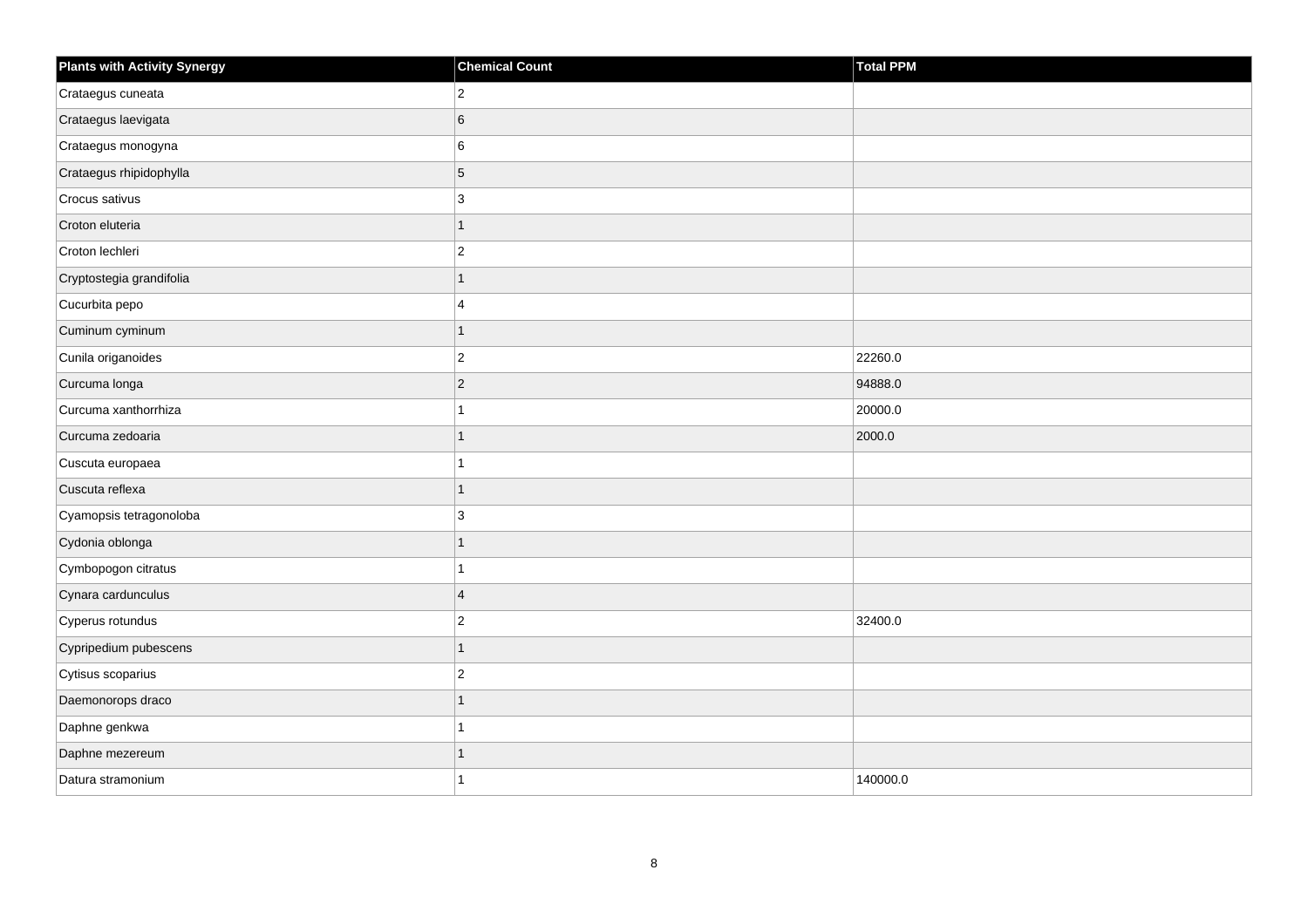| <b>Plants with Activity Synergy</b> | <b>Chemical Count</b>   | Total PPM |
|-------------------------------------|-------------------------|-----------|
| Daucus carota                       | $\mathbf{3}$            |           |
| Dictamnus albus                     | $\overline{\mathbf{c}}$ |           |
| Digitalis purpurea                  | $\overline{c}$          |           |
| Dioscorea bulbifera                 | 1                       |           |
| Diospyros virginiana                | $\overline{c}$          |           |
| Dipsacus fullonum                   | 1                       |           |
| Dipteryx odorata                    | $\overline{1}$          |           |
| Dodonaea viscosa                    | 3                       | 235600.0  |
| Drimys winteri                      | $\overline{c}$          |           |
| Duboisia myoporoides                | 1                       |           |
| Duchesnea indica                    | $\overline{1}$          |           |
| Echinacea angustifolia              | 3                       |           |
| Echinacea purpurea                  | $\overline{1}$          |           |
| Echinacea spp                       | 3                       |           |
| Elaeagnus angustifolia              | $\overline{4}$          |           |
| Elaeagnus pungens                   | $\boldsymbol{2}$        |           |
| Elettaria cardamomum                | $\overline{1}$          |           |
| Eleutherococcus senticosus          | 1                       |           |
| Elsholtzia pilosa                   | $\mathbf{1}$            |           |
| Elsholtzia polystachya              | 1                       |           |
| Elytrigia repens                    | $\overline{c}$          |           |
| Ephedra gerardiana                  | 1                       |           |
| Ephedra nevadensis                  | $\overline{1}$          |           |
| Ephedra sinica                      | 3                       |           |
| Equisetum arvense                   | $\overline{4}$          |           |
| Eriobotrya japonica                 | 5                       |           |
| Eriodictyon californicum            | $\overline{1}$          |           |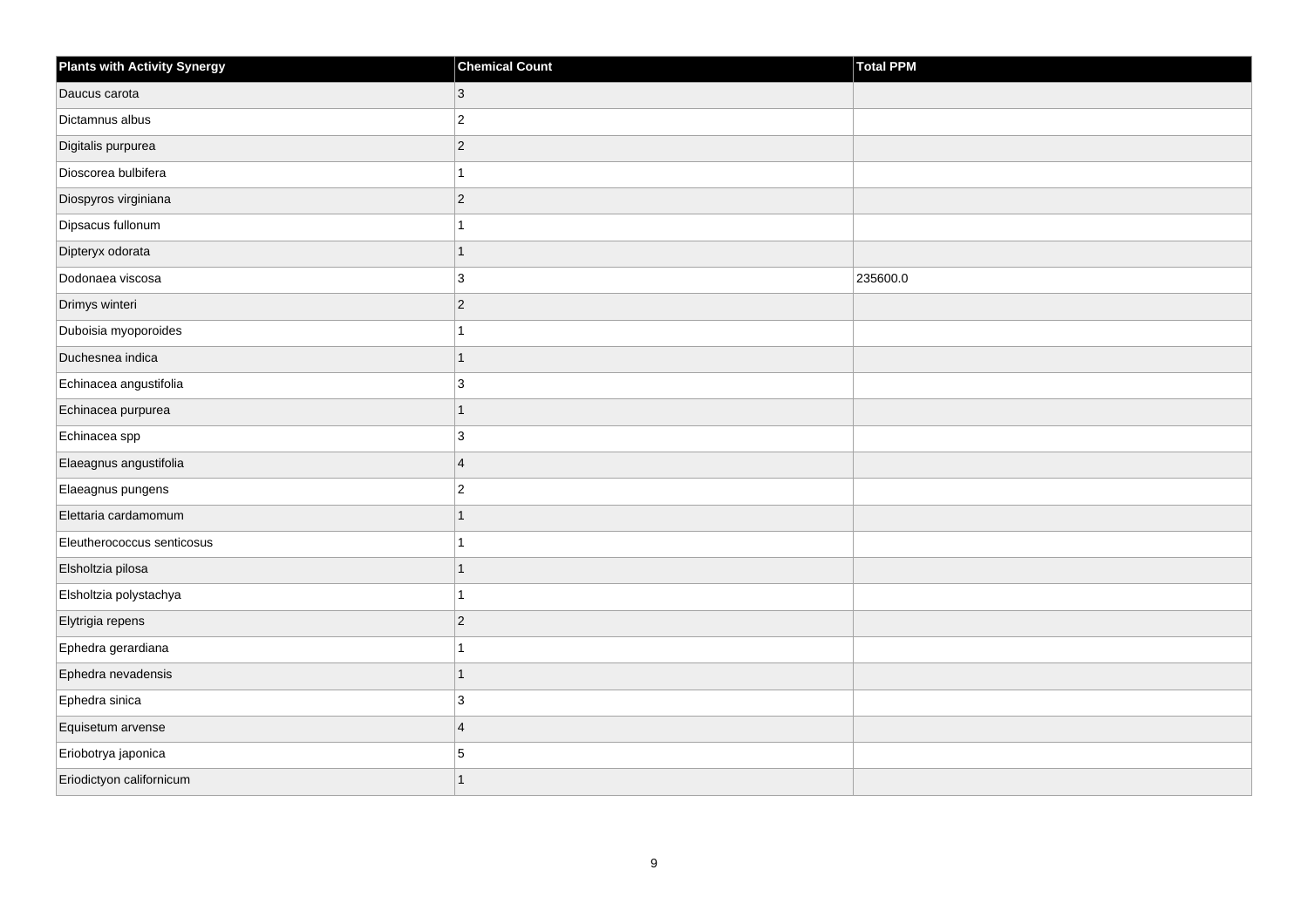| <b>Plants with Activity Synergy</b> | <b>Chemical Count</b>   | Total PPM |
|-------------------------------------|-------------------------|-----------|
| Erythroxylum coca                   | 1                       |           |
| Eschscholzia californica            | $\overline{1}$          |           |
| Eucalyptus bridgesiana              | 1                       |           |
| Eucalyptus citriodora               | $\overline{2}$          |           |
| Eucalyptus cornea                   | 1                       |           |
| Eucalyptus globulus                 | 6                       |           |
| Eucalyptus grandis                  | 1                       |           |
| Eucalyptus wandoo                   | $\overline{1}$          |           |
| Eucommia ulmoides                   | 1                       |           |
| Euodia rutaecarpa                   | 3                       |           |
| Euonymus atropurpureus              | 1                       |           |
| Eupatorium odoratum                 | $\mathbf{1}$            |           |
| Eupatorium perfoliatum              | $\mathbf{3}$            |           |
| Euphorbia hirta                     | 3                       |           |
| Euphorbia lathyris                  | $\boldsymbol{2}$        |           |
| Euphrasia officinalis               | 5                       |           |
| Fagopyrum esculentum                | $\overline{\mathbf{c}}$ |           |
| Fallopia japonica                   | $\overline{3}$          | 740000.0  |
| Ficus carica                        | 5                       |           |
| Filipendula ulmaria                 | $\overline{4}$          |           |
| Foeniculum vulgare                  | $\overline{2}$          |           |
| Forsythia suspensa                  | $\mathbf{3}$            |           |
| Fragaria spp                        | 6                       | 242.0     |
| Frangula alnus                      | $\mathbf{3}$            |           |
| Frangula purshiana                  | 1                       |           |
| <b>Fucus vesiculosus</b>            | 1                       |           |
| Galega officinalis                  | $\overline{2}$          |           |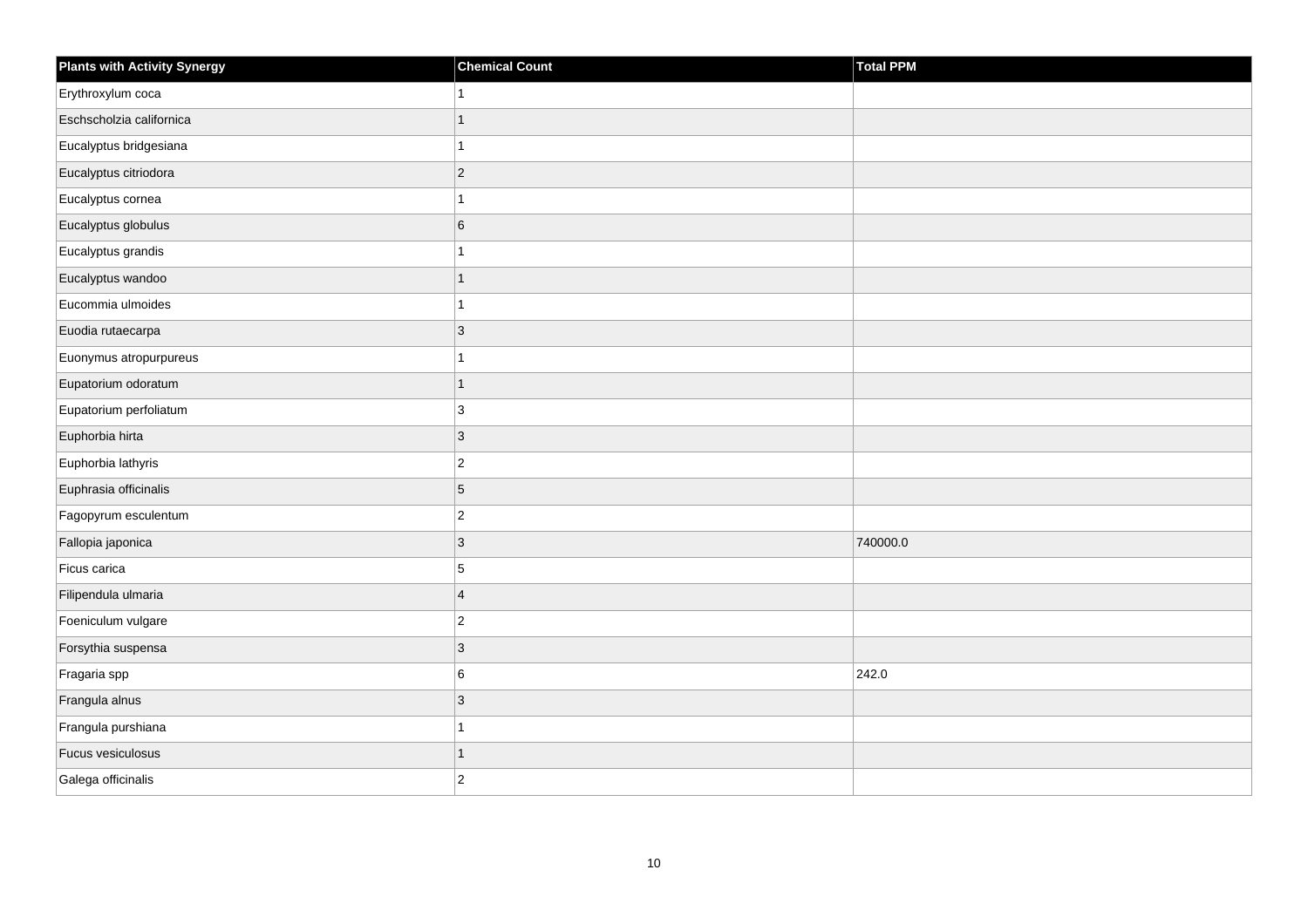| <b>Plants with Activity Synergy</b> | <b>Chemical Count</b> | <b>Total PPM</b> |
|-------------------------------------|-----------------------|------------------|
| Galium odoratum                     | 1                     |                  |
| Gardenia jasminoides                |                       |                  |
| Gaultheria fragrantissima           |                       |                  |
| Gaultheria procumbens               | $\mathbf{3}$          |                  |
| Gelsemium sempervirens              |                       |                  |
| Genipa americana                    |                       |                  |
| Genista tinctoria                   |                       |                  |
| Gentiana lutea                      |                       |                  |
| Geranium maculatum                  |                       |                  |
| Geranium thunbergii                 | 6                     | 500000.0         |
| Ginkgo biloba                       | 8                     |                  |
| Glechoma hederacea                  | $\overline{4}$        | 1052.0           |
| Gleditsia triacanthos               | 3                     |                  |
| Gloriosa superba                    |                       |                  |
| Glycine max                         | 8                     | 1683.8           |
| Glycyrrhiza glabra                  | ∣9                    | 6566.0           |
| Glycyrrhiza uralensis               | $ 2\rangle$           |                  |
| Gossypium sp                        | $\sqrt{5}$            | 35480.0          |
| Guaiacum sp.                        |                       |                  |
| Guarea rusbyi                       |                       |                  |
| Guazuma tomentosa                   | $ 2\rangle$           |                  |
| Haematoxylum campechianum           | $\overline{2}$        |                  |
| Hamamelis virginiana                | $\mathbf{3}$          | 108800.0         |
| Hamelia patens                      |                       | 300000.0         |
| Harpagophytum procumbens            | $\overline{4}$        |                  |
| Hedeoma pulegioides                 | 3                     | 20000.0          |
| Hedera helix                        |                       |                  |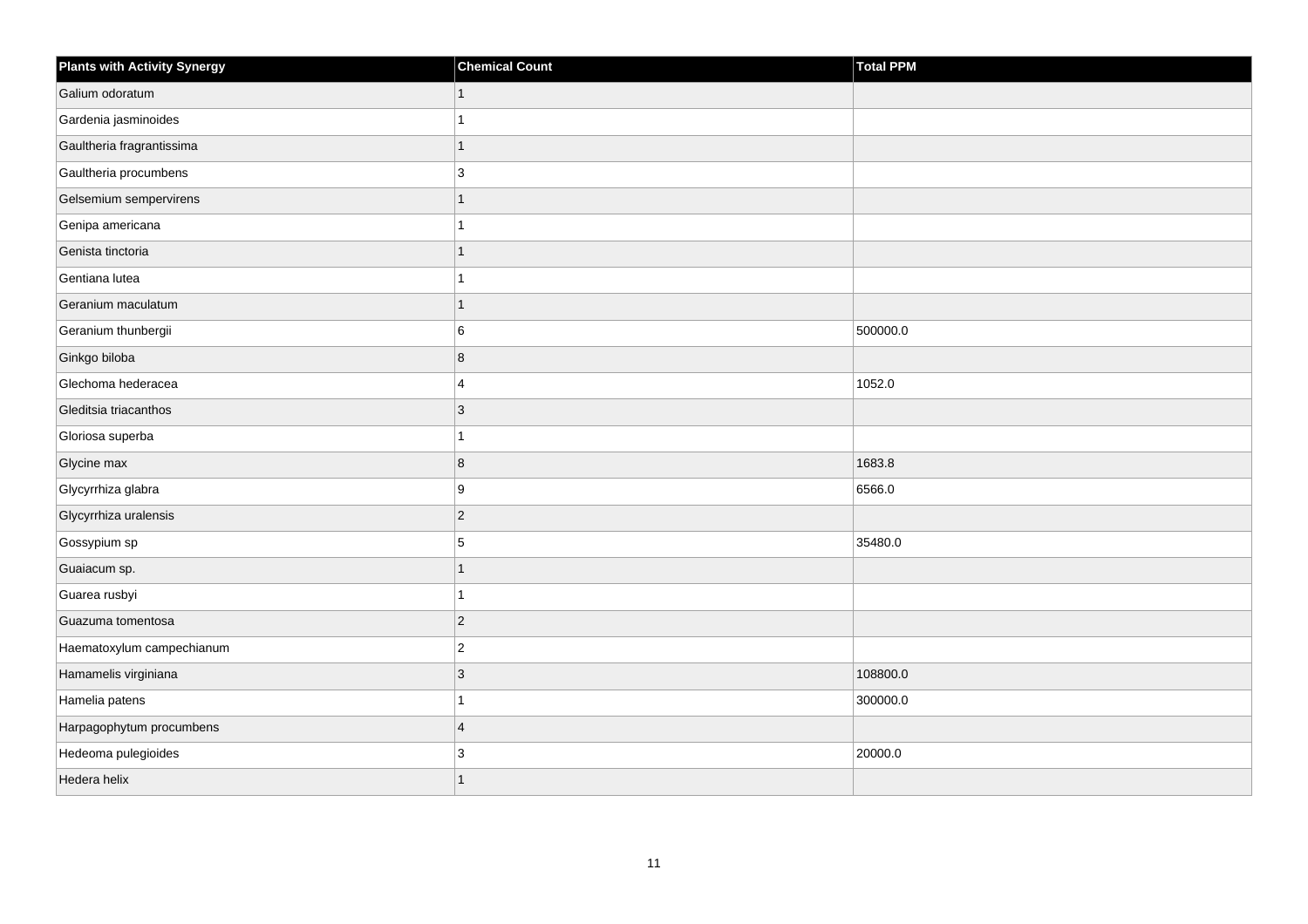| <b>Plants with Activity Synergy</b> | <b>Chemical Count</b>   | Total PPM |
|-------------------------------------|-------------------------|-----------|
| Helianthemum glomeratum             | $\overline{2}$          |           |
| Helianthus annuus                   | $\overline{4}$          | 1274.0    |
| Helichrysum angustifolium           | 1                       |           |
| Hibiscus rosa-sinensis              | $\mathbf{1}$            |           |
| Hibiscus sabdariffa                 | 1                       |           |
| Hippophae rhamnoides                | 3                       |           |
| Holarrhena pubescens                | $\overline{4}$          | 22800.0   |
| Hordeum vulgare                     | $\overline{4}$          |           |
| Houttuynia cordata                  | 3                       |           |
| Humulus lupulus                     | 7                       |           |
| Hura crepitans                      | 1                       |           |
| Hyacinthus orientalis               | $\mathbf{1}$            | 13.8      |
| Hydnocarpus kurzii                  | 1                       |           |
| Hydnocarpus wightiana               | $\mathbf{1}$            |           |
| Hydrangea arborescens               | $\overline{2}$          |           |
| Hydrastis canadensis                | 1                       | 120000.0  |
| Hypericum perforatum                | $\overline{\mathbf{4}}$ |           |
| Hyptis capitata                     | $\overline{1}$          |           |
| Hyptis dilatata                     | 1                       |           |
| Hyptis suaveolens                   | 1                       |           |
| Hyssopus officinalis                | 7                       | 169808.0  |
| Ilex paraguariensis                 | $ 2\rangle$             | 320000.0  |
| Illicium verum                      | 1                       |           |
| Inula helenium                      | $\overline{1}$          |           |
| Ipomoea batatas                     | $\mathbf{1}$            |           |
| Iris versicolor                     | $ 2\rangle$             |           |
| Iris x germanica                    | 1                       |           |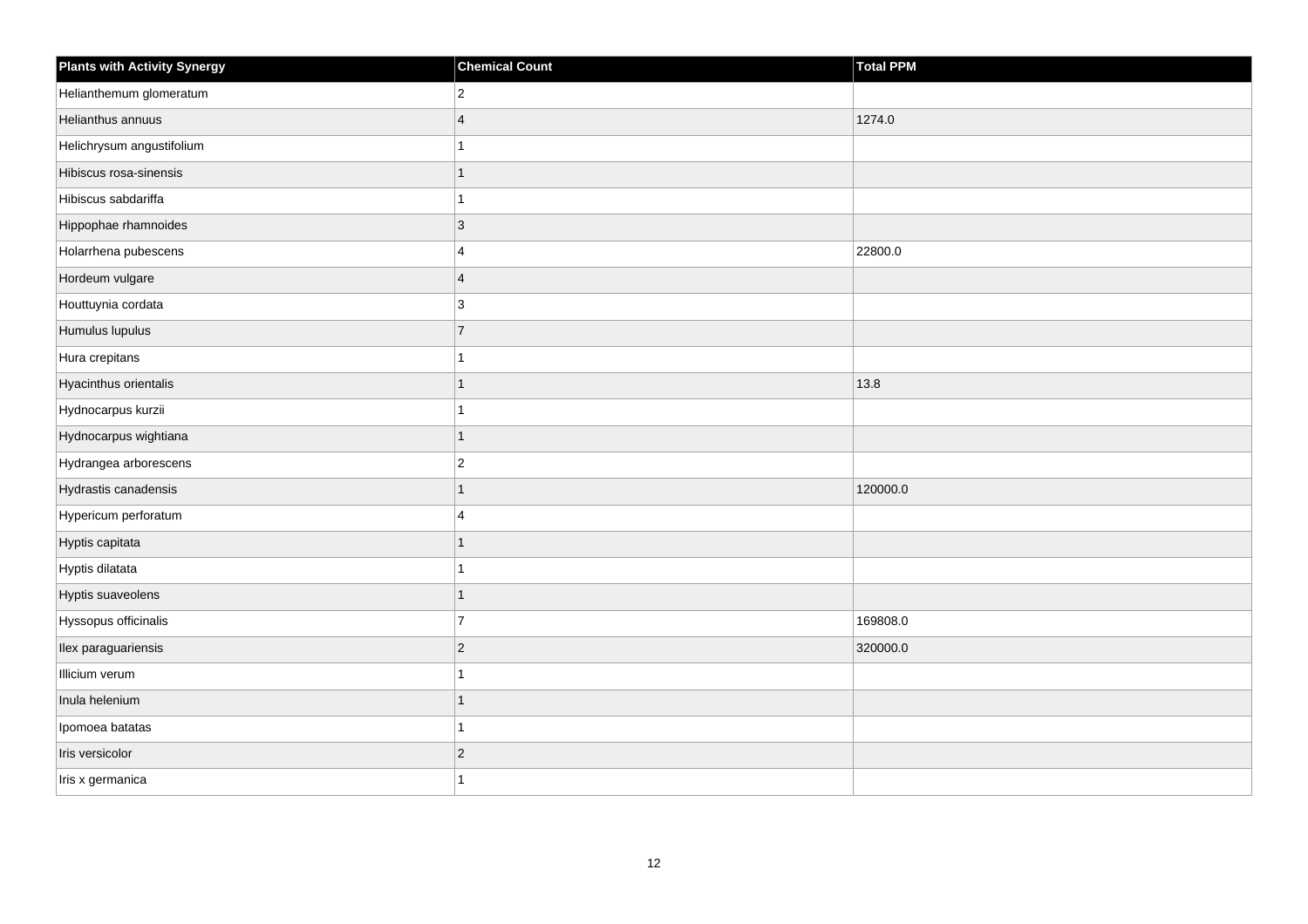| <b>Plants with Activity Synergy</b> | <b>Chemical Count</b> | Total PPM |
|-------------------------------------|-----------------------|-----------|
| Isatis tinctoria                    | $ 2\rangle$           |           |
| Isodon grandifolius                 | 1                     |           |
| Jasminum officinale                 | $\overline{1}$        |           |
| Jateorhiza palmata                  | 1                     |           |
| Jatropha curcas                     | $\mathbf{1}$          | 374000.0  |
| Jatropha gossypifolia               | $\overline{2}$        |           |
| Juglans cinerea                     | 1                     |           |
| Juglans nigra                       | 4                     | 294000.0  |
| Juglans regia                       | 6                     | 1715200.0 |
| Juniperus communis                  | 5                     | 100000.0  |
| Juniperus sabina                    | $\overline{2}$        |           |
| Juniperus virginiana                | $\mathbf{1}$          | 172000.0  |
| Kalanchoe pinnata                   | $ 2\rangle$           |           |
| Kalanchoe spathulata                | $\overline{c}$        |           |
| Krameria triandra                   | $\overline{1}$        |           |
| Lactuca sativa                      | $\vert$ 2             |           |
| Lagerstroemia indica                | 1                     |           |
| Lagochilus inebrians                | 1                     | 80000.0   |
| Lantana camara                      | 1                     |           |
| Laurus nobilis                      | 4                     |           |
| Lavandula angustifolia              | $ 2\rangle$           | 254000.0  |
| Lavandula latifolia                 | $\vert$ 2             | 47800.0   |
| Lavandula sp                        | 1                     |           |
| Lawsonia inermis                    | 1                     |           |
| Ledum palustre                      | $\overline{1}$        |           |
| Leonurus cardiaca                   | 5                     | 180000.0  |
| Lepechinia hastata                  | 1                     |           |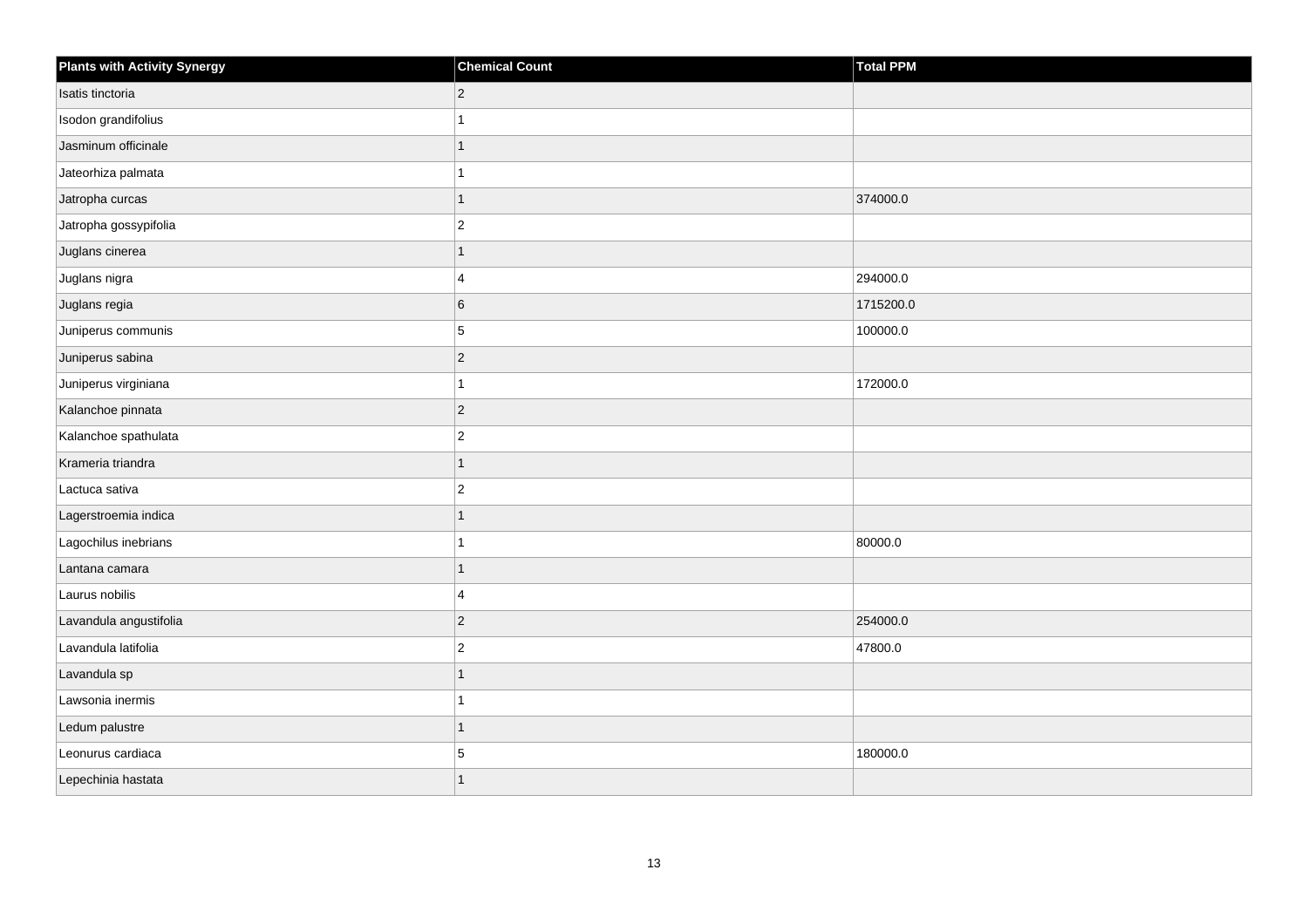| <b>Plants with Activity Synergy</b> | <b>Chemical Count</b> | Total PPM |
|-------------------------------------|-----------------------|-----------|
| Lepechinia urbanii                  |                       |           |
| Lepidium meyenii                    | 1                     |           |
| Levisticum officinale               | $\overline{c}$        | 3070.0    |
| Ligustrum japonicum                 | $\overline{4}$        |           |
| Ligustrum lucidum                   | 3                     |           |
| Ligustrum vulgare                   |                       | 970000.0  |
| Limonia acidissima                  |                       |           |
| Lindera benzoin                     | 1                     |           |
| Linum usitatissimum                 | 3                     | 1146.0    |
| Lippia dulcis                       | 1                     |           |
| Lippia graveolens                   | $\overline{c}$        |           |
| Liquidambar orientalis              | $\overline{2}$        |           |
| Liquidambar styraciflua             | $\overline{c}$        |           |
| Lonicera japonica                   | $\overline{c}$        | 880000.0  |
| Ludwigia adscendens                 |                       |           |
| Ludwigia perennis                   | 1                     |           |
| Luffa aegyptiaca                    |                       |           |
| Lycium chinense                     | $\overline{2}$        |           |
| Lycopersicon esculentum             | 3                     |           |
| Lycopodium clavatum                 |                       |           |
| Lycopus europeus                    |                       |           |
| Lycopus virginicus                  | $\overline{c}$        |           |
| Lythrum salicaria                   |                       | 894000.0  |
| Macleaya cordata                    | 1                     |           |
| Maclura pomifera                    | 6                     |           |
| Magnolia denudata                   | $\overline{c}$        |           |
| Magnolia kobus                      | $\overline{2}$        |           |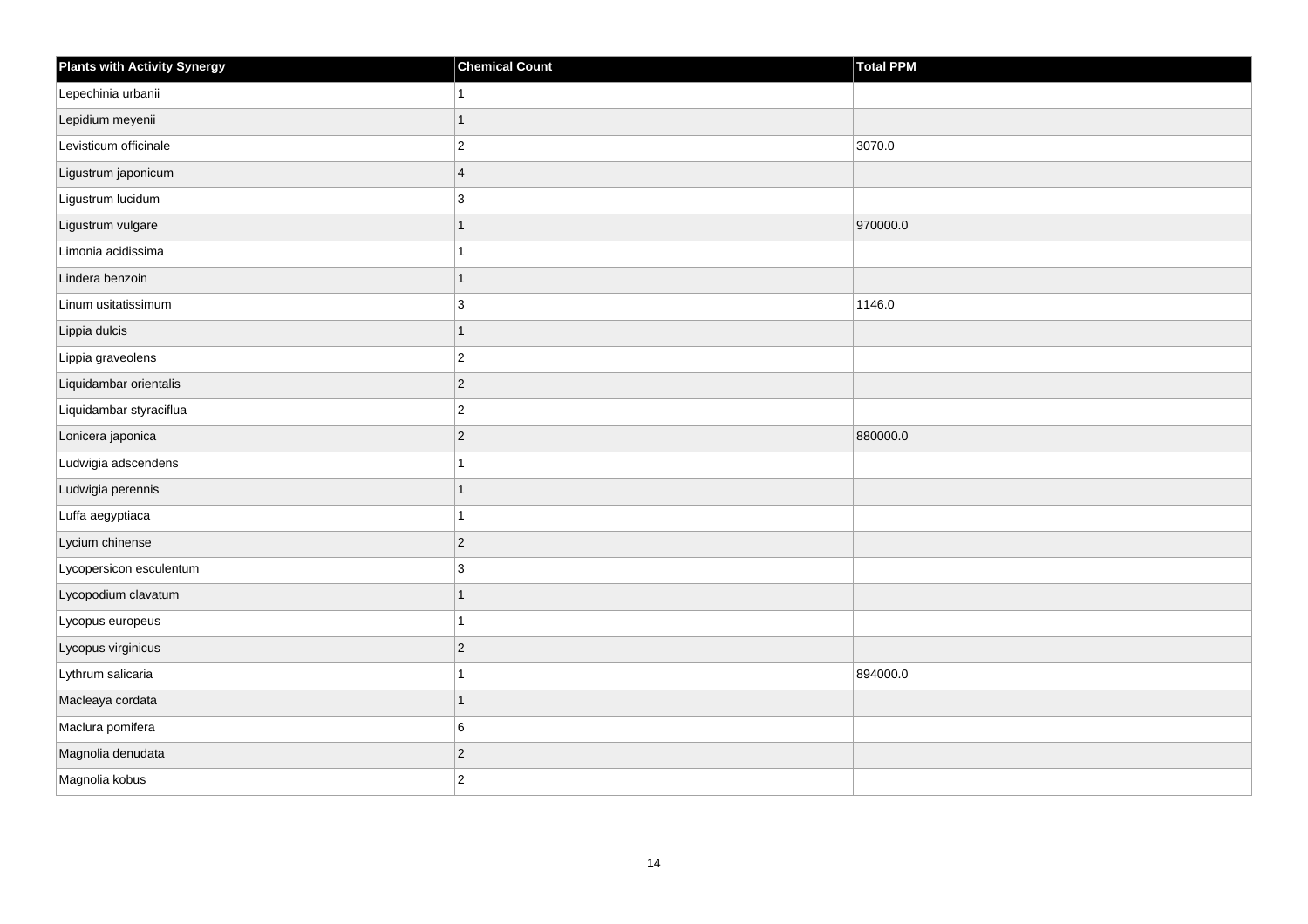| <b>Plants with Activity Synergy</b> | <b>Chemical Count</b>   | Total PPM |
|-------------------------------------|-------------------------|-----------|
| Magnolia officinalis                | $\overline{2}$          |           |
| Mahonia aquifolium                  | $\overline{c}$          |           |
| Mahonia fargesii                    |                         |           |
| Mahonia fortunei                    |                         |           |
| Mahonia gracilipes                  |                         |           |
| Mahonia japonica                    |                         |           |
| Mahonia nervosa                     |                         |           |
| Mahonia philipinensis               |                         |           |
| Mahonia repens                      |                         |           |
| Mahonia siamensis                   |                         |           |
| Malus domestica                     | 8                       | 526.0     |
| Malva neglecta                      |                         |           |
| Mangifera indica                    | $\overline{4}$          | 482200.0  |
| Manilkara zapota                    |                         |           |
| Maranta arundinacea                 | 1                       |           |
| Marrubium vulgare                   | 5                       | 142400.0  |
| Marsdenia reichenbachii             |                         |           |
| Matricaria recutita                 | 6                       |           |
| Medicago sativa                     | 5                       | 56000.0   |
| Melaleuca bracteata                 |                         |           |
| Melaleuca leucadendra               | $\overline{\mathbf{4}}$ |           |
| Melia azedarach                     | $\boldsymbol{\Delta}$   | 520000.0  |
| Melicoccus bijugatas                |                         |           |
| Melilotus officinalis               | 5                       |           |
| Melissa officinalis                 | 3                       |           |
| Menispermum canadense               |                         |           |
| Mentha aquatica                     | $\overline{c}$          | 148000.0  |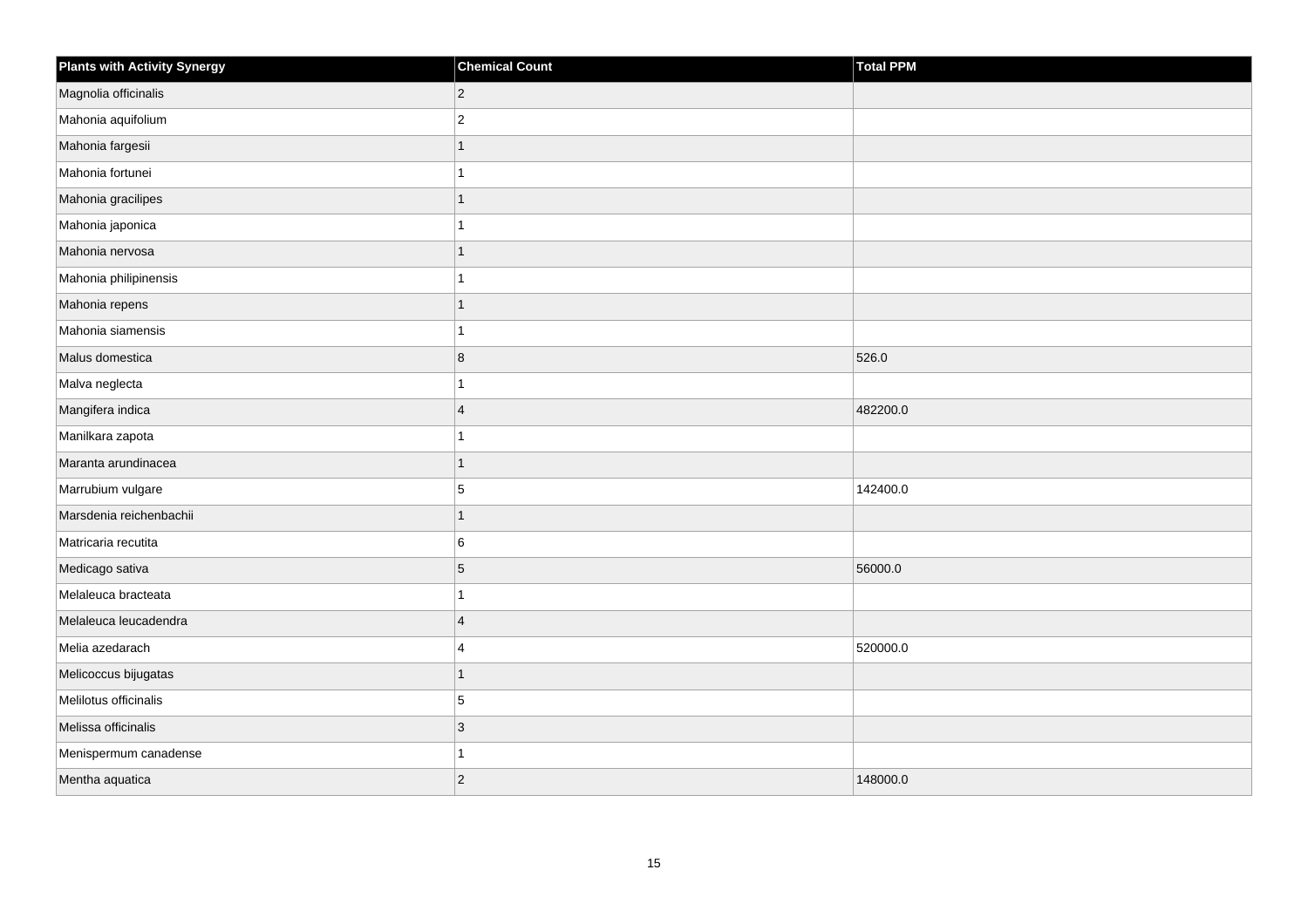| <b>Plants with Activity Synergy</b> | <b>Chemical Count</b>   | <b>Total PPM</b> |
|-------------------------------------|-------------------------|------------------|
| Mentha arvensis var. piperascens    | $\overline{2}$          |                  |
| Mentha longifolia                   | 3                       | 30.0             |
| Mentha pulegium                     | 5                       | 80800.0          |
| Mentha sp                           | 1                       |                  |
| Mentha spicata                      | $\overline{7}$          |                  |
| Mentha x piperita                   | $\overline{2}$          |                  |
| Mentha x rotundifolia               | 3                       |                  |
| Menyanthes trifoliata               | $\overline{\mathbf{A}}$ | 60000.0          |
| Mercurialis annua                   |                         | 67000.0          |
| Micromeria congesta                 | $\overline{2}$          |                  |
| Micromeria fruticosa                | $\overline{2}$          |                  |
| Micromeria juliana                  | $\overline{c}$          |                  |
| Micromeria myrtifolia               | $\overline{a}$          |                  |
| Mimosa pudica                       | 1                       | 200000.0         |
| Mitchella repens                    |                         |                  |
| Monarda citriodora                  | $\overline{2}$          | 17306.0          |
| Monarda didyma                      | 3                       | 100.0            |
| Monarda fistulosa                   | $\overline{2}$          | 81504.0          |
| Monarda lindheimeri                 | 1                       | 14048.0          |
| Monarda media                       | $\overline{2}$          | 8056.0           |
| Monarda punctata                    | $\overline{c}$          | 80280.0          |
| Monarda russeliana                  | $\overline{c}$          | 4560.0           |
| Morinda citrifolia                  |                         |                  |
| Moringa oleifera                    | 3                       |                  |
| Morus alba                          | 5                       | 8800.0           |
| Mucuna pruriens                     |                         |                  |
| Murraya koenigii                    |                         |                  |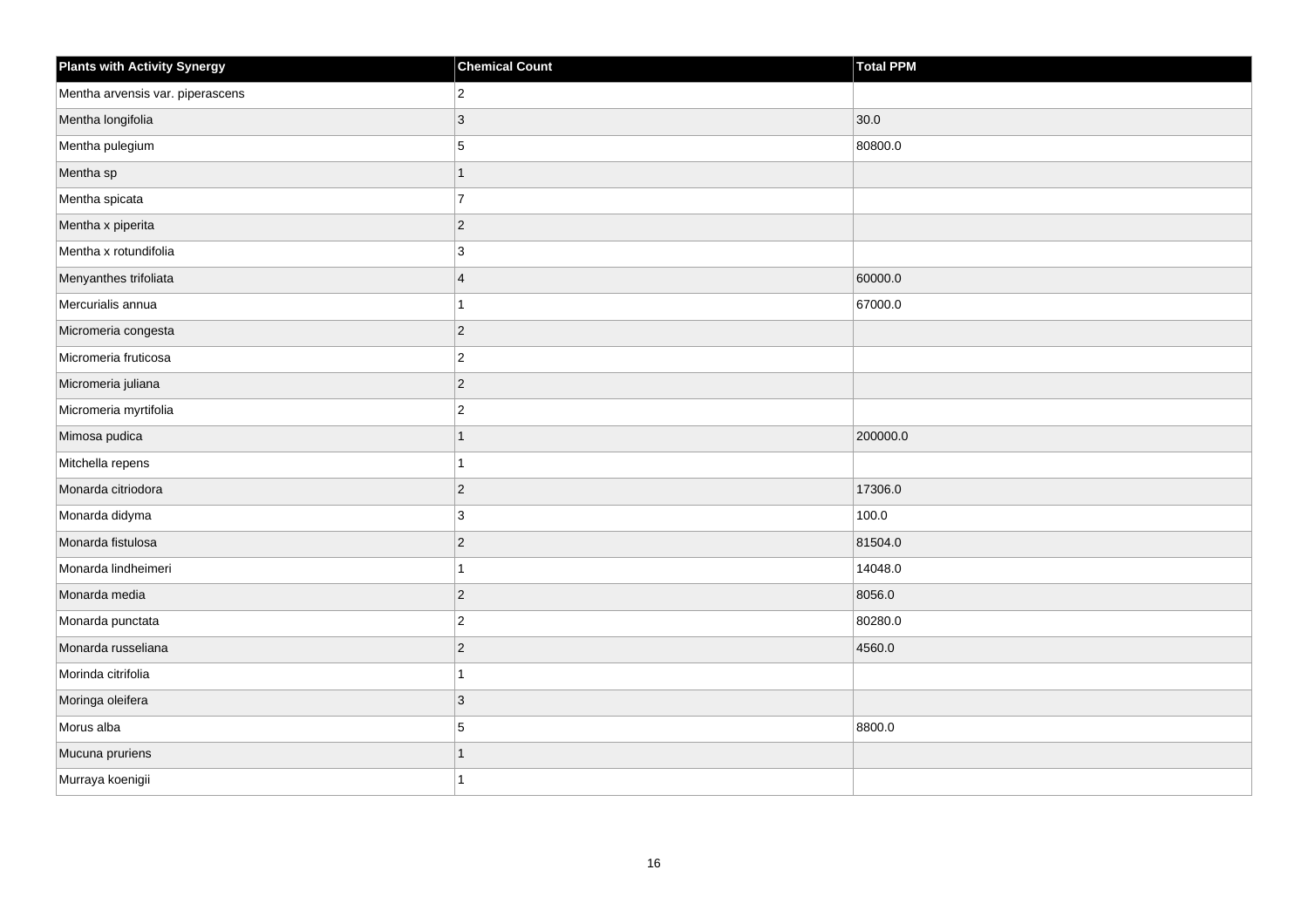| <b>Plants with Activity Synergy</b> | <b>Chemical Count</b> | Total PPM |
|-------------------------------------|-----------------------|-----------|
| Musa x paradisiaca                  | $\overline{2}$        |           |
| Myrica cerifera                     | 1                     |           |
| Myristica fragrans                  | $\sqrt{3}$            |           |
| Myroxylon balsamum                  | 3                     | 8000.0    |
| Myrtus communis                     | 3                     | 280006.0  |
| Nandina domestica                   | 1                     |           |
| Nelumbo nucifera                    | $\overline{c}$        |           |
| Nepeta cataria                      | 4                     |           |
| Nepeta racemosa                     | $\overline{c}$        |           |
| Nerium oleander                     | 3                     | 86000.0   |
| Nicotiana tabacum                   | $\overline{c}$        |           |
| Nigella sativa                      | 3                     |           |
| Ocimum basilicum                    | 8                     | 10726.0   |
| Ocimum canum                        | 1                     |           |
| Ocimum gratissimum                  | $\overline{c}$        |           |
| Ocimum sanctum                      | $\overline{2}$        |           |
| Ocimum suave                        | 1                     |           |
| Ocimum tenuiflorum                  | 5                     |           |
| Oenanthe javanica                   | $\mathbf{1}$          |           |
| Oenothera biennis                   | 6                     | 634260.0  |
| Olea europaea                       | $\overline{7}$        | 26.0      |
| Ononis spinosa                      | 6                     |           |
| Opuntia ficus-indica                | 1                     |           |
| Origanum creticum                   | $\overline{c}$        |           |
| Origanum majorana                   | $\overline{4}$        | 30781.0   |
| Origanum minutiflorum               | $\overline{c}$        |           |
| Origanum onites                     | $\overline{c}$        | 16792.0   |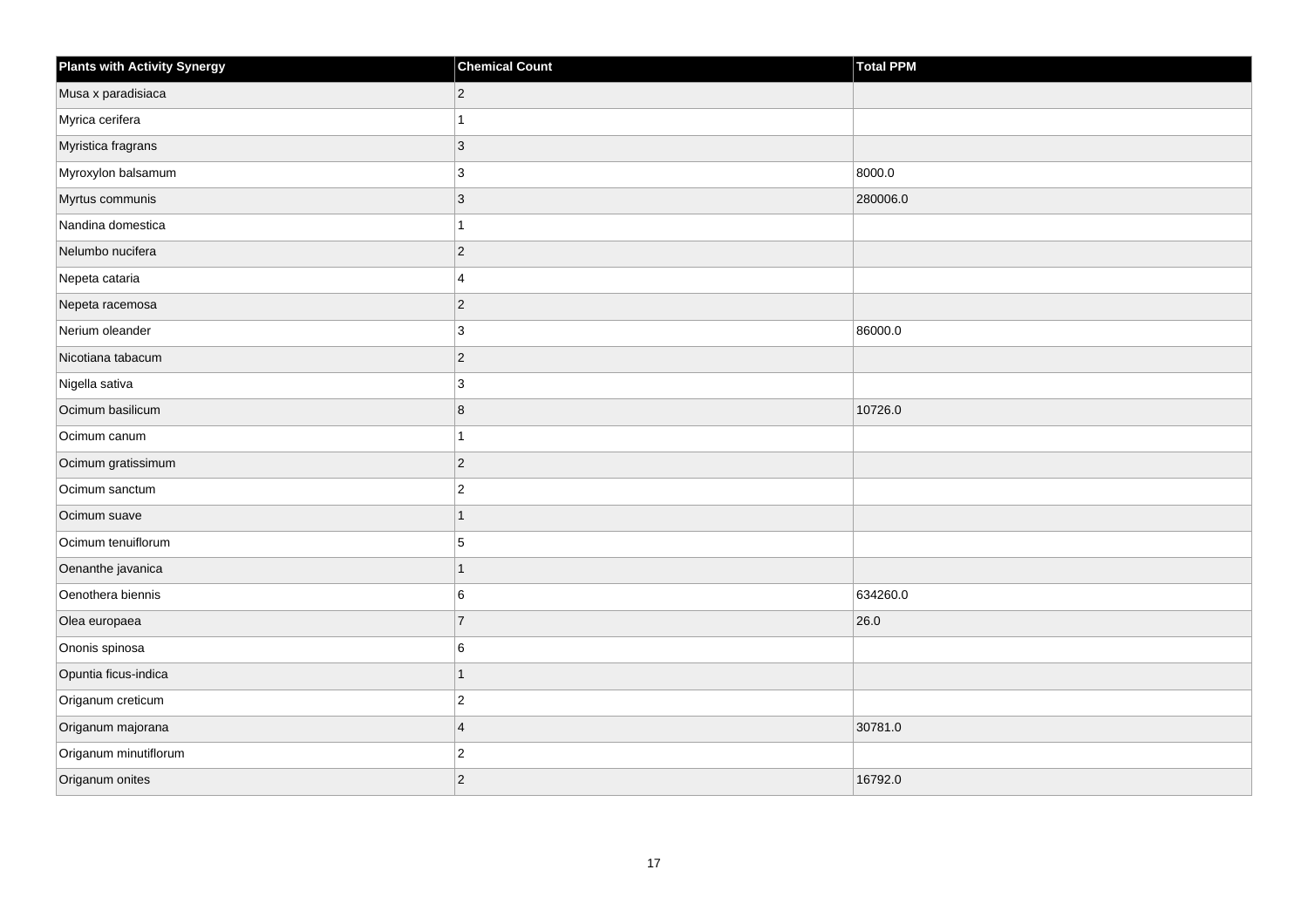| <b>Plants with Activity Synergy</b> | <b>Chemical Count</b> | <b>Total PPM</b> |
|-------------------------------------|-----------------------|------------------|
| Origanum sipyleum                   | $\overline{c}$        |                  |
| Origanum syriacum                   | $\overline{2}$        |                  |
| Origanum vulgare                    | $10$                  | 17480.0          |
| Oryza sativa                        | $\mathbf{1}$          |                  |
| Pachira aquatica                    | 1                     | 54000.0          |
| Paeonia lactiflora                  | 5                     |                  |
| Paeonia moutan                      | 3                     |                  |
| Paeonia officinalis                 | $\overline{2}$        |                  |
| Paeonia suffruticosa                | 3                     |                  |
| Panax ginseng                       | $\overline{3}$        |                  |
| Panax japonicus                     | 1                     |                  |
| Panax notoginseng                   | $\overline{1}$        |                  |
| Panax quinquefolius                 | 4                     |                  |
| Papaver somniferum                  | $\overline{1}$        |                  |
| Passiflora incarnata                | 3                     |                  |
| Pastinaca sativa                    | $\overline{c}$        |                  |
| Paullinia cupana                    | 1                     | 240000.0         |
| Pausinystalia johimbe               | $\overline{1}$        |                  |
| Perilla frutescens                  | $\overline{c}$        |                  |
| Persea americana                    | $\overline{c}$        | 94000.0          |
| Petasites hybridus                  | 1                     |                  |
| Petasites japonicus                 | $\overline{2}$        |                  |
| Petiveria alliacea                  | 1                     |                  |
| Petroselinum crispum                | $\overline{4}$        |                  |
| Peucedanum ostruthium               | $\overline{c}$        |                  |
| Peumus boldus                       | 3                     |                  |
| Phaseolus vulgaris                  | 1                     |                  |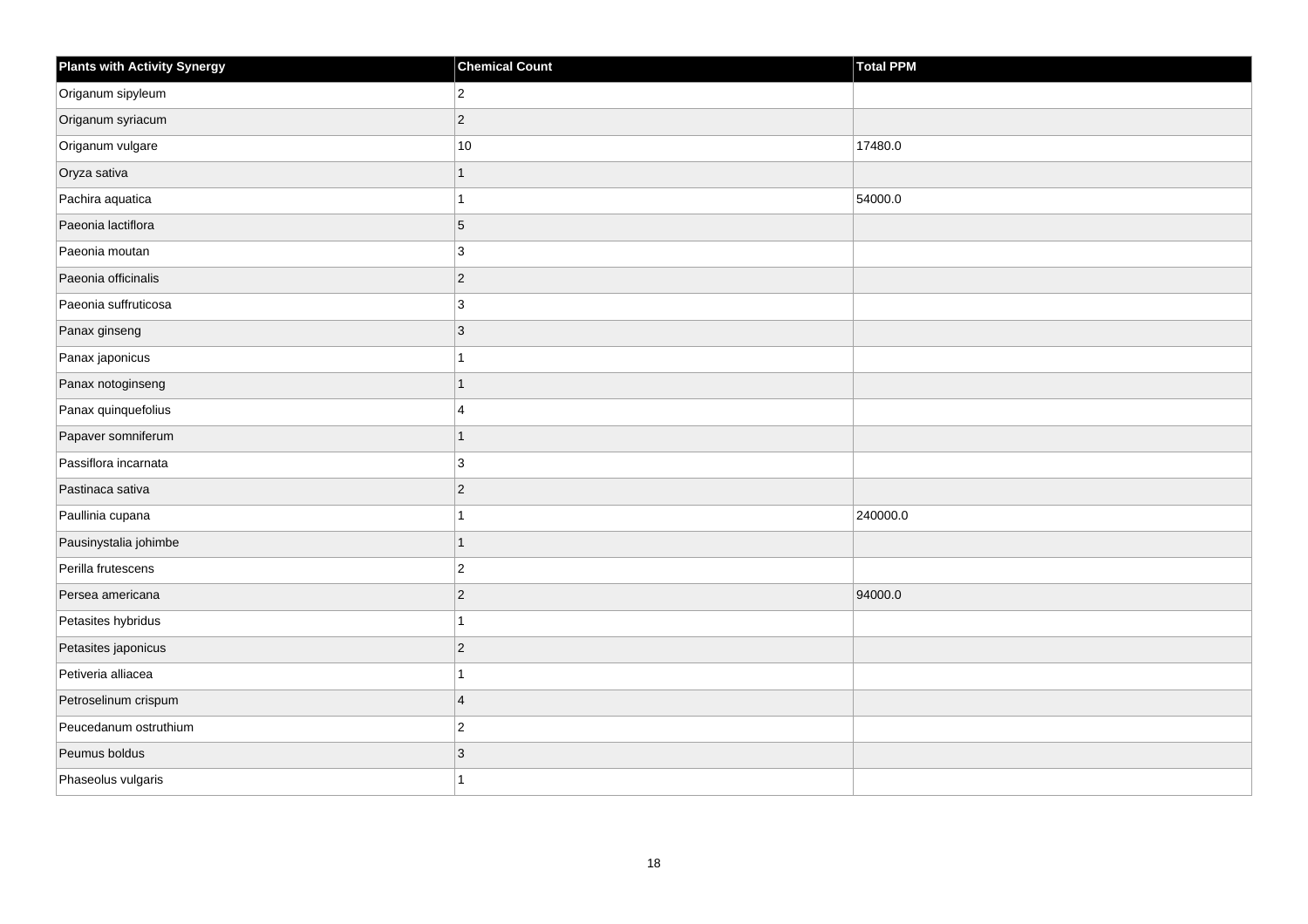| <b>Plants with Activity Synergy</b> | <b>Chemical Count</b> | Total PPM |
|-------------------------------------|-----------------------|-----------|
| Phellodendron amurense              | $\mathbf 1$           | 20000.0   |
| Phoenix dactylifera                 | 4                     | 96000.0   |
| Phoradendron juniperinum            |                       |           |
| Phyllanthus amarus                  |                       |           |
| Phyllanthus emblica                 | $\overline{4}$        | 891400.0  |
| Phyllanthus niruri                  |                       |           |
| Physalis peruviana                  | $\overline{1}$        |           |
| Phytolacca americana                | $\overline{c}$        |           |
| Pimenta dioica                      | 1                     |           |
| Pimpinella anisum                   | $\overline{a}$        |           |
| Pinus insularis                     | 1                     |           |
| Pinus kesiya                        | 1                     |           |
| Pinus mugo                          | $\overline{2}$        |           |
| Pinus sylvestris                    | 3                     | 338000.0  |
| Piper angustifolium                 | 1                     |           |
| Piper betel                         | $\overline{a}$        | 45700.0   |
| Piper methysticum                   | 1                     |           |
| Piper nigrum                        | 5                     |           |
| Piscidia piscipula                  | $\overline{1}$        |           |
| Pistacia lentiscus                  | 4                     | 226000.0  |
| Pistacia vera                       | 1                     |           |
| Pisum sativum                       | $\overline{c}$        | 1000.0    |
| Plantago asiatica                   | $\overline{a}$        |           |
| Plantago major                      | 6                     | 114002.0  |
| Plantago ovata                      | $\overline{1}$        |           |
| Plantago psyllium                   |                       |           |
| Plectranthus amboinicus             | 3                     |           |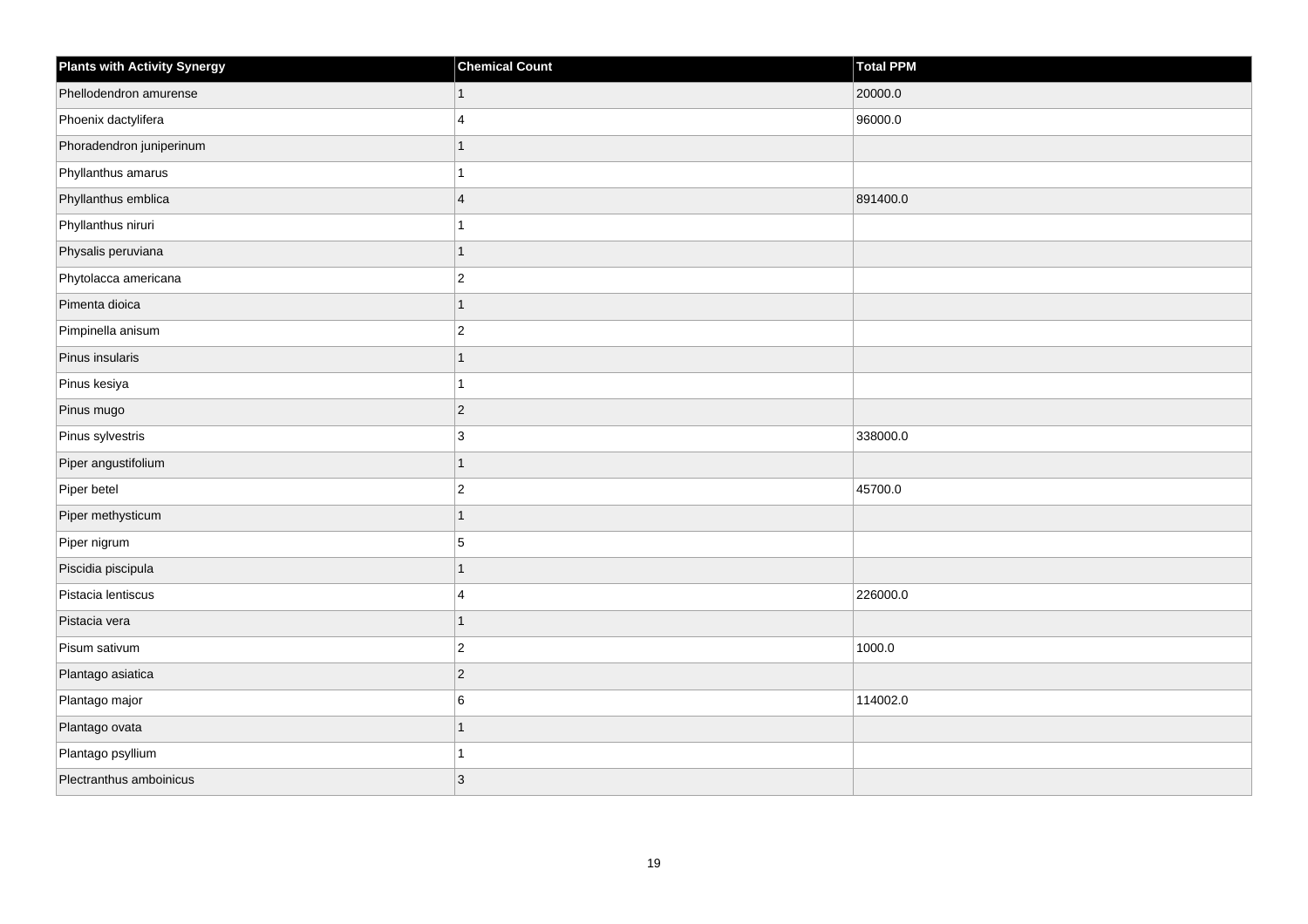| <b>Plants with Activity Synergy</b> | <b>Chemical Count</b>   | <b>Total PPM</b> |
|-------------------------------------|-------------------------|------------------|
| Plumeria acutifolia                 | $\overline{2}$          |                  |
| Podocarpus koordersii               | 1                       |                  |
| Podophyllum hexandrum               | 3                       |                  |
| Podophyllum peltatum                | $\overline{\mathbf{4}}$ | 100000.0         |
| Podophyllum pleianthum              | $\overline{2}$          |                  |
| Pogostemon cablin                   | $\mathbf{3}$            | 34000.0          |
| Polygonum aviculare                 | 3                       |                  |
| Polygonum hydropiper                | $\overline{4}$          | 70000.0          |
| Polygonum hydropiperoides           | 3                       |                  |
| Polygonum multiflorum               | $\overline{c}$          |                  |
| Polypodium vulgare                  | 1                       |                  |
| Populus nigra                       | $\mathbf{3}$            |                  |
| Populus tacamahacca                 | 3                       |                  |
| Portulaca oleracea                  | $\overline{1}$          |                  |
| Prosopis glandulosa                 | $\overline{c}$          |                  |
| Prosopis juliflora                  | $\mathbf{3}$            | 320000.0         |
| Prunella vulgaris                   | 5                       |                  |
| Prunus africana                     | $\overline{c}$          |                  |
| Prunus armeniaca                    | 4                       | 2000.0           |
| Prunus cerasus                      | $\overline{7}$          | 140000.0         |
| Prunus domestica                    | 3                       | 136000.0         |
| Prunus dulcis                       | $\mathfrak{S}$          | 10.0             |
| Prunus laurocerasus                 | 4                       | 20000.0          |
| Prunus persica                      | $\overline{4}$          | 32000.0          |
| Prunus serotina                     | 5                       |                  |
| Prunus spinosa                      | $\mathbf{3}$            |                  |
| Psidium cattleianum                 | $\overline{2}$          |                  |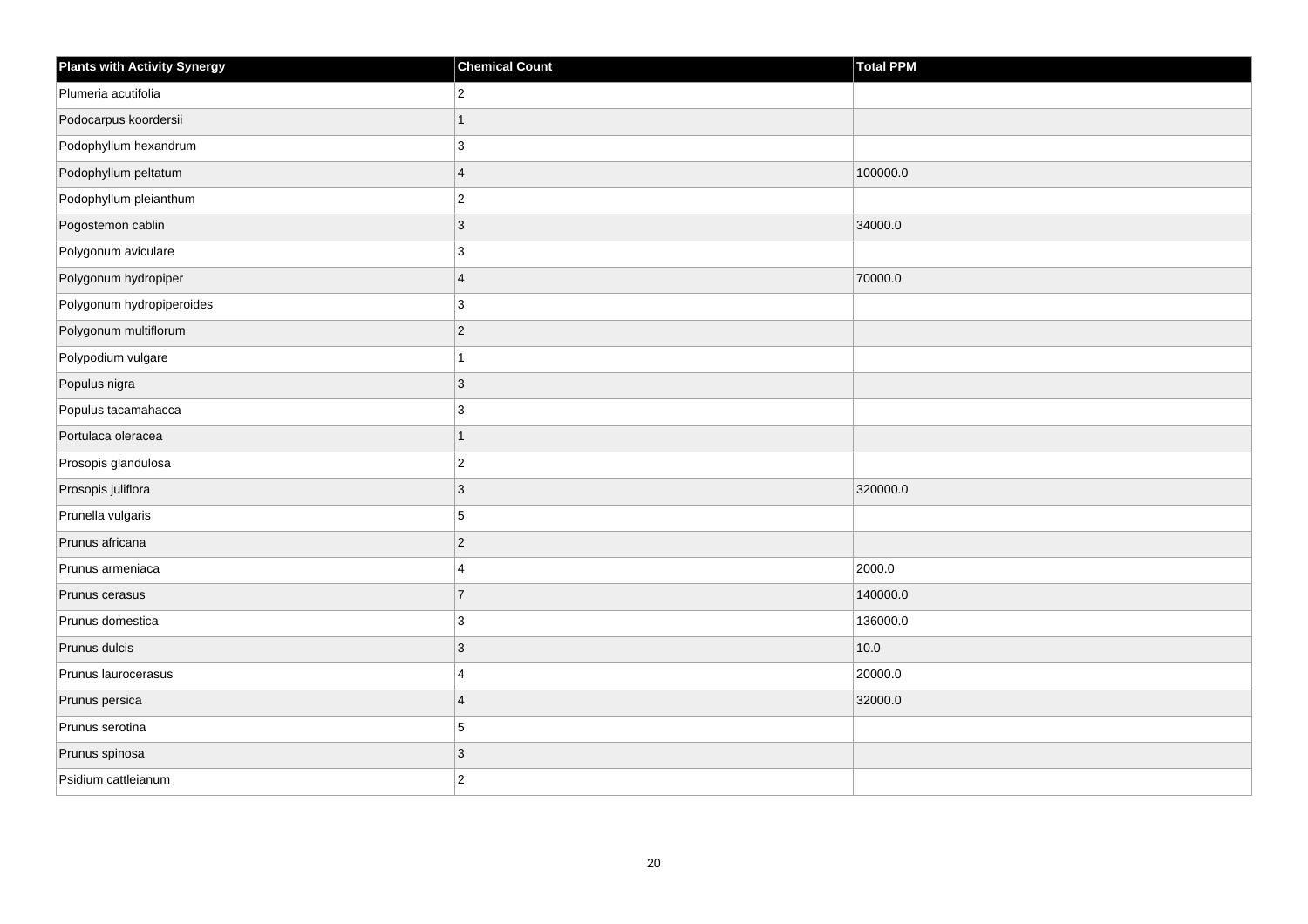| <b>Plants with Activity Synergy</b> | <b>Chemical Count</b> | <b>Total PPM</b> |
|-------------------------------------|-----------------------|------------------|
| Psidium guajava                     | 5                     | 800000.0         |
| Pteridium aquilinum                 | $\overline{2}$        |                  |
| Pterocarpus marsupium               | 3                     |                  |
| Pterocarpus santalinus              | $\overline{2}$        |                  |
| Pueraria montana                    | $\overline{4}$        |                  |
| Punica granatum                     | 12                    | 2343500.0        |
| Pycnanthemum nudum                  | $\overline{2}$        | 48516.0          |
| Pycnanthemum virginianum            | $\overline{2}$        | 754.0            |
| Pyrus communis                      | 3                     | 56.0             |
| Quassia amara                       |                       |                  |
| Quercus alba                        | $\overline{4}$        | 400000.0         |
| Quercus infectoria                  | 3                     | 80000.0          |
| Quercus robur                       | $\overline{4}$        | 400000.0         |
| Quercus rubra                       | 3                     | 320000.0         |
| Quercus suber                       |                       | 130000.0         |
| Quercus velutina                    |                       |                  |
| Quillaja saponaria                  |                       | 300000.0         |
| Quisqualis indica                   |                       |                  |
| Rheum officinale                    | $\overline{2}$        |                  |
| Rheum palmatum                      | $\overline{c}$        |                  |
| Rheum rhabarbarum                   | $\overline{a}$        | 106.0            |
| Rhizophora mangle                   |                       | 1040000.0        |
| Rhododendron dauricum               | 3                     |                  |
| Rhododendron ferrugineum            | $\overline{c}$        |                  |
| Rhododendron ponticum               | 3                     | 240000.0         |
| Rhus coriaria                       | 3                     |                  |
| Rhus glabra                         | $\overline{2}$        | 540000.0         |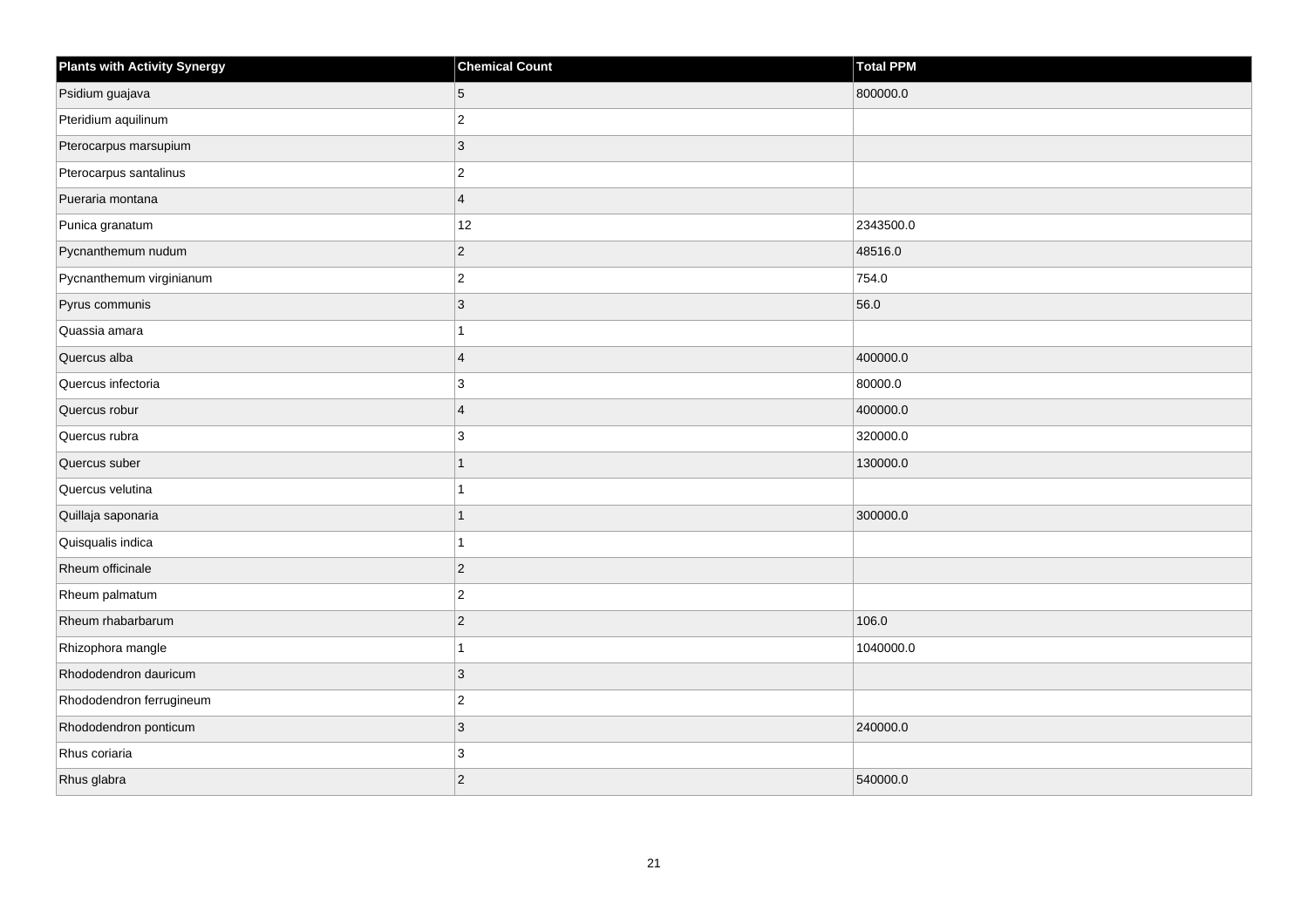| <b>Plants with Activity Synergy</b> | <b>Chemical Count</b> | Total PPM |
|-------------------------------------|-----------------------|-----------|
| Rhus toxicodendron                  | $\overline{4}$        |           |
| Rhynchosia minima                   | 1                     |           |
| Ribes nigrum                        | 3                     | 27600.0   |
| Ribes rubrum                        | $\mathbf{1}$          |           |
| Ribes uva-crispa                    | $ 2\rangle$           |           |
| Ricinus communis                    | $\overline{4}$        | 918.0     |
| Robinia pseudoacacia                | 3                     | 140000.0  |
| Rosa canina                         | $\overline{4}$        | 47000.0   |
| Rosa centifolia                     | $\mathbf{1}$          |           |
| Rosa damascena                      | 2                     |           |
| Rosa gallica                        | 1                     |           |
| Rosa laevigata                      | $\mathbf{1}$          |           |
| Rosa multiflora                     | $\vert$ 2             |           |
| Rosa rubiginosa                     | $\mathbf{1}$          | 52800.0   |
| Rosa spp                            | $ 2\rangle$           | 52800.0   |
| Rosa woodsii                        | $\mathbf{1}$          |           |
| Rosmarinus officinalis              | $10$                  | 158803.0  |
| Rubus fruticosus                    | $ 2\rangle$           |           |
| Rubus idaeus                        | 6                     | 252400.0  |
| Rumex acetosa                       | $\mathbf{1}$          |           |
| Rumex acetosella                    | 1                     | 280000.0  |
| Rumex crispus                       | $ 3\rangle$           | 120000.0  |
| Rumex hymenosepalus                 | 1                     | 700000.0  |
| Ruta graveolens                     | $\mathbf{1}$          |           |
| Salix alba                          | 6                     | 190000.0  |
| Salvia africana-lutea               | 1                     |           |
| Salvia canariensis                  | $\vert$ 2             |           |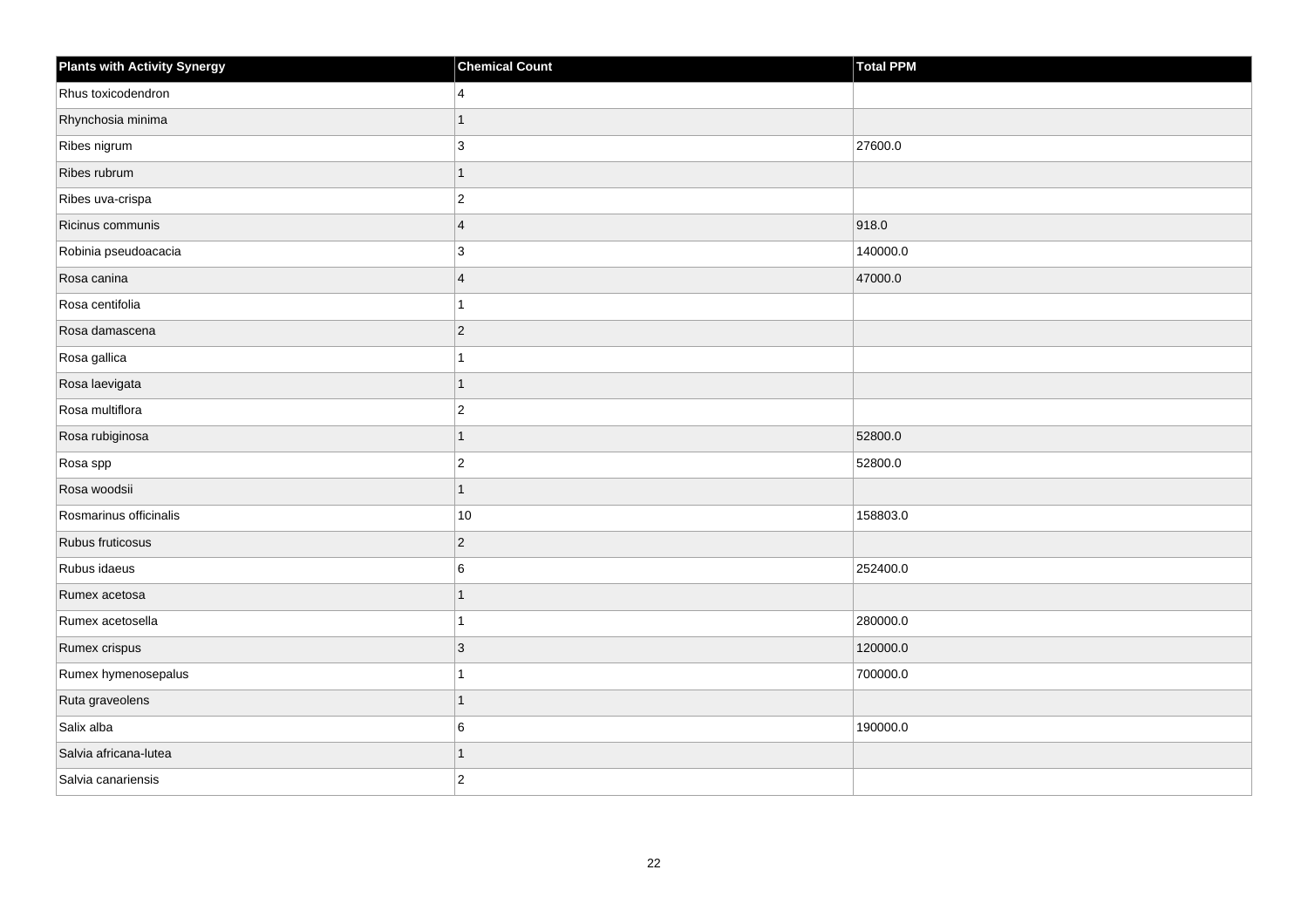| <b>Plants with Activity Synergy</b> | <b>Chemical Count</b>   | <b>Total PPM</b> |
|-------------------------------------|-------------------------|------------------|
| Salvia chinopeplica                 |                         |                  |
| Salvia columbariae                  |                         |                  |
| Salvia mellifera                    |                         |                  |
| Salvia munzii                       |                         |                  |
| Salvia officinalis                  | 9                       | 165372.0         |
| Salvia sclarea                      | 3                       |                  |
| Salvia triloba                      | $\overline{2}$          | 159400.0         |
| Sambucus canadensis                 | 3                       |                  |
| Sambucus nigra                      | 5                       | 60000.0          |
| Sanguinaria canadensis              |                         |                  |
| Sanguisorba minor                   | $\overline{4}$          |                  |
| Sanguisorba officinalis             | 5                       | 340000.0         |
| Santalum album                      | $\overline{1}$          |                  |
| Santolina chamaecyparissus          | $\overline{2}$          |                  |
| Sarcostemma acidum                  |                         |                  |
| Sassafras albidum                   | 1                       |                  |
| Satureja cilicica                   | $\overline{2}$          |                  |
| Satureja cuneifolia                 | $\overline{2}$          |                  |
| Satureja douglasii                  | $\overline{1}$          | 78.0             |
| Satureja hortensis                  | 5                       | 191400.0         |
| Satureja montana                    | 6                       | 82002.0          |
| Satureja obovata                    | $\overline{2}$          |                  |
| Satureja subspicata                 | $\overline{2}$          |                  |
| Satureja thymbra                    | $\overline{2}$          |                  |
| Saussurea lappa                     | 1                       |                  |
| Schinus molle                       | 6                       | 460000.0         |
| Schinus terebinthifolius            | $\overline{\mathbf{A}}$ |                  |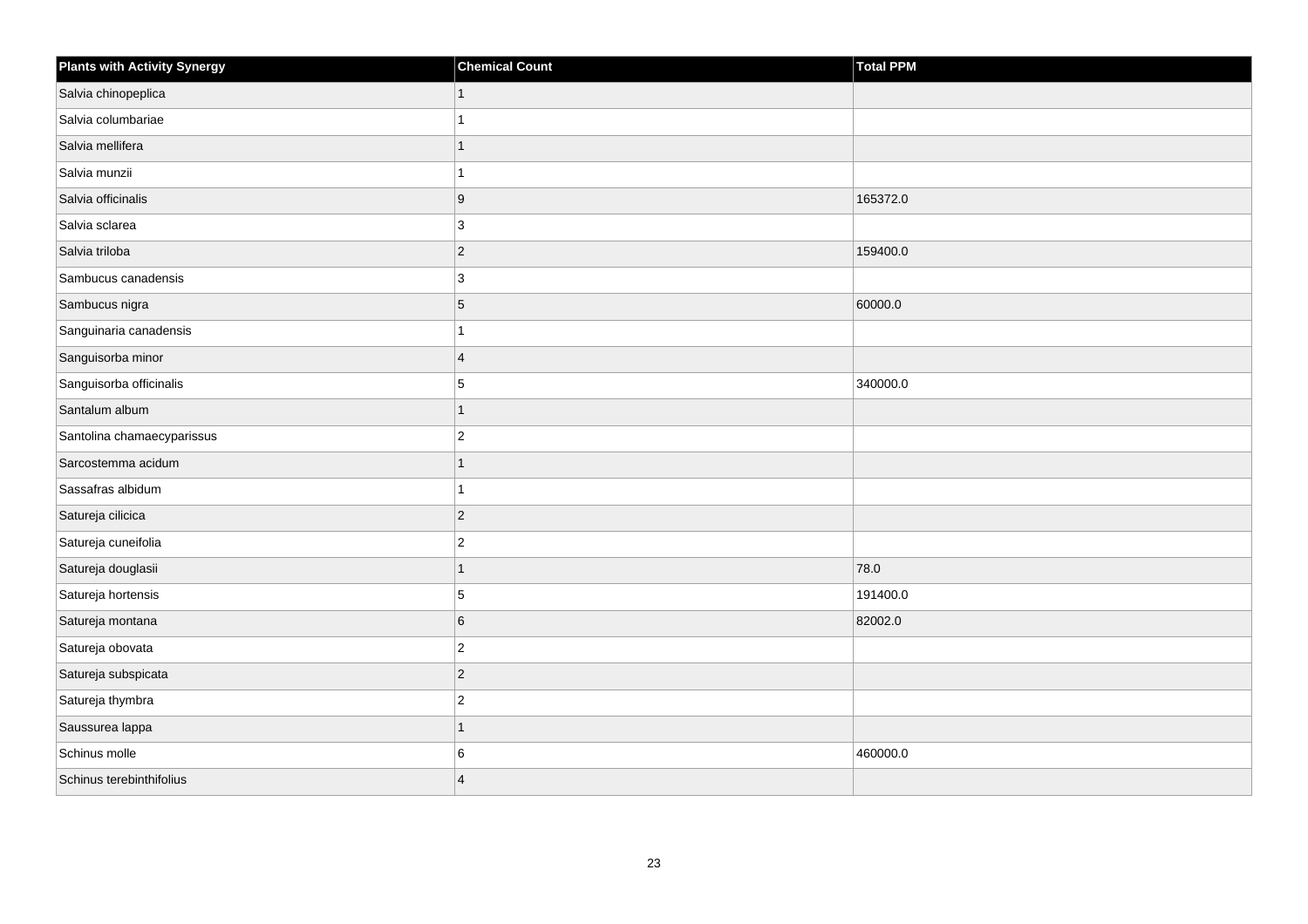| <b>Plants with Activity Synergy</b> | <b>Chemical Count</b> | Total PPM |
|-------------------------------------|-----------------------|-----------|
| Schisandra chinensis                |                       |           |
| Sclerocarya caffra                  |                       | 600000.0  |
| Scutellaria baicalensis             | 3                     |           |
| Scutellaria churchilliana           | 1                     |           |
| Scutellaria galericulata            | 3                     | 70000.0   |
| Scutellaria lateriflora             | $\overline{3}$        |           |
| Scutellaria sp                      |                       |           |
| Senecio aureus                      |                       |           |
| Senna alata                         |                       |           |
| Senna occidentalis                  | $\overline{2}$        |           |
| Serenoa repens                      | 3                     | 261200.0  |
| Sesamum indicum                     |                       |           |
| Sideritis athoa                     |                       |           |
| Sideritis scardica                  | 1                     |           |
| Sideritis sp                        |                       |           |
| Silybum marianum                    | 3                     |           |
| Simarouba amara                     |                       | 540000.0  |
| Smilax china                        |                       |           |
| Solanum melongena                   |                       | 4000.0    |
| Solanum nigrum                      |                       | 200000.0  |
| Solanum sessiliflorum               |                       |           |
| Solanum tuberosum                   | $\overline{4}$        | 64000.0   |
| Solidago gigantea                   | 3                     |           |
| Solidago virgaurea                  | 1                     |           |
| Sophora japonica                    | $\overline{c}$        |           |
| Sorbus aucubaria                    | 3                     |           |
| Spartium junceum                    |                       |           |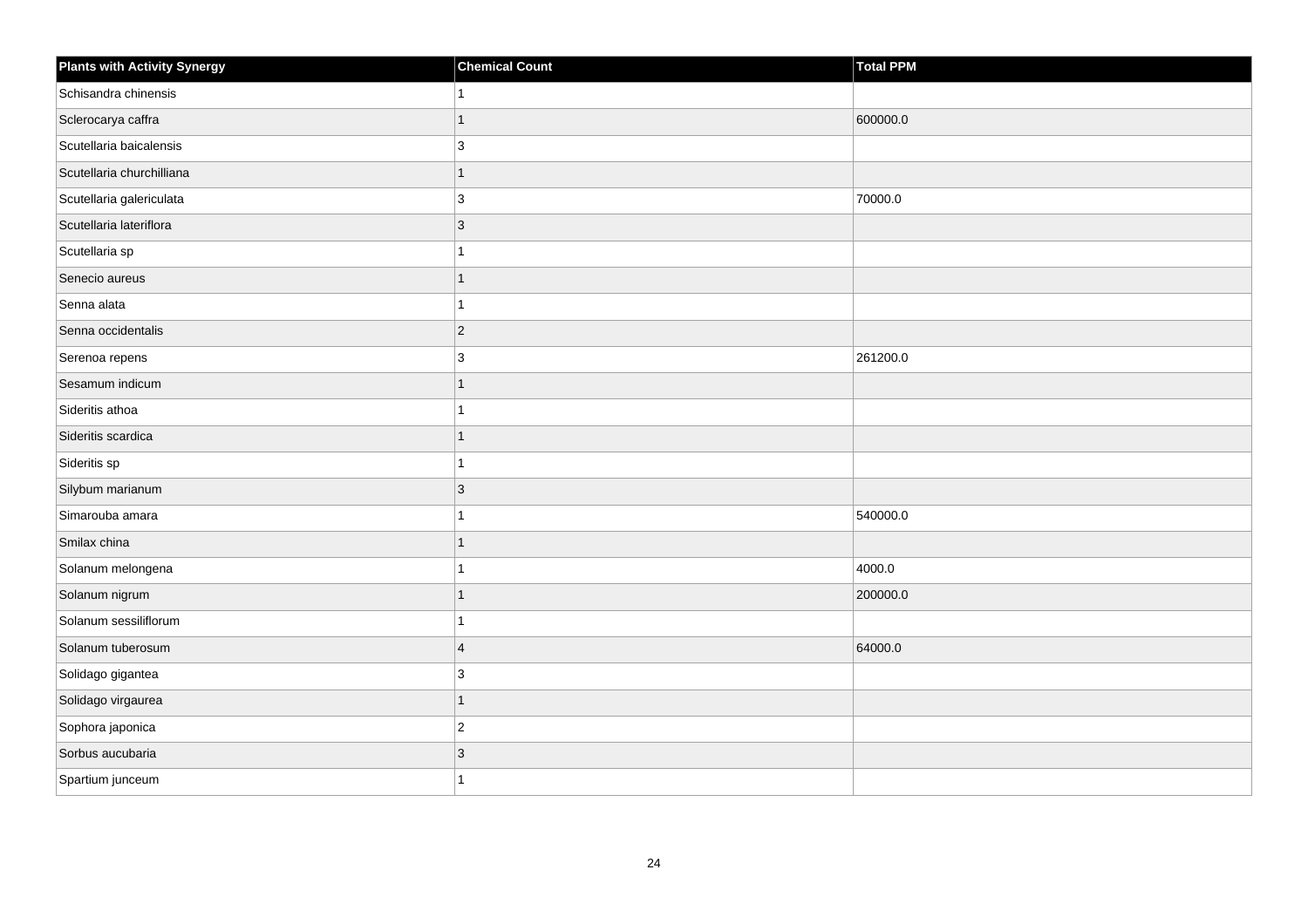| <b>Plants with Activity Synergy</b> | <b>Chemical Count</b>   | <b>Total PPM</b> |
|-------------------------------------|-------------------------|------------------|
| Spigelia marilandica                | 1                       |                  |
| Spinacia oleracea                   | $\overline{2}$          | 38.0             |
| Stachys officinalis                 | $\overline{c}$          | 300000.0         |
| Stachytarpheta cayennensis          |                         |                  |
| Stellaria media                     |                         |                  |
| Sterculia urens                     |                         | 40000.0          |
| Stevia rebaudiana                   | 1                       |                  |
| Stillingia sylvatica                |                         |                  |
| Swertia chirata                     |                         |                  |
| Symphytum officinale                |                         | 180000.0         |
| Symplocarpus foetidus               |                         |                  |
| Syringa vulgaris                    |                         |                  |
| Syzygium aromaticum                 | 6                       | 40002.0          |
| Syzygium claviflorum                | $\overline{2}$          |                  |
| Syzygium cumini                     | $\overline{c}$          |                  |
| Tabebuia impetiginosa               |                         |                  |
| Tabernanthe iboga                   |                         |                  |
| Tagetes erecta                      |                         |                  |
| Tagetes lucida                      | 1                       |                  |
| Tagetes minuta                      |                         |                  |
| Tagetes patula                      | $\overline{c}$          |                  |
| Tamarindus indica                   | $\overline{2}$          | 140000.0         |
| Tanacetum parthenium                | $\overline{\mathbf{4}}$ |                  |
| Tanacetum vulgare                   | $\mathbf{3}$            |                  |
| Taraxacum officinale                | $\overline{2}$          |                  |
| Taxus baccata                       | $\overline{2}$          |                  |
| Terminalia arjuna                   | $\overline{\mathbf{A}}$ |                  |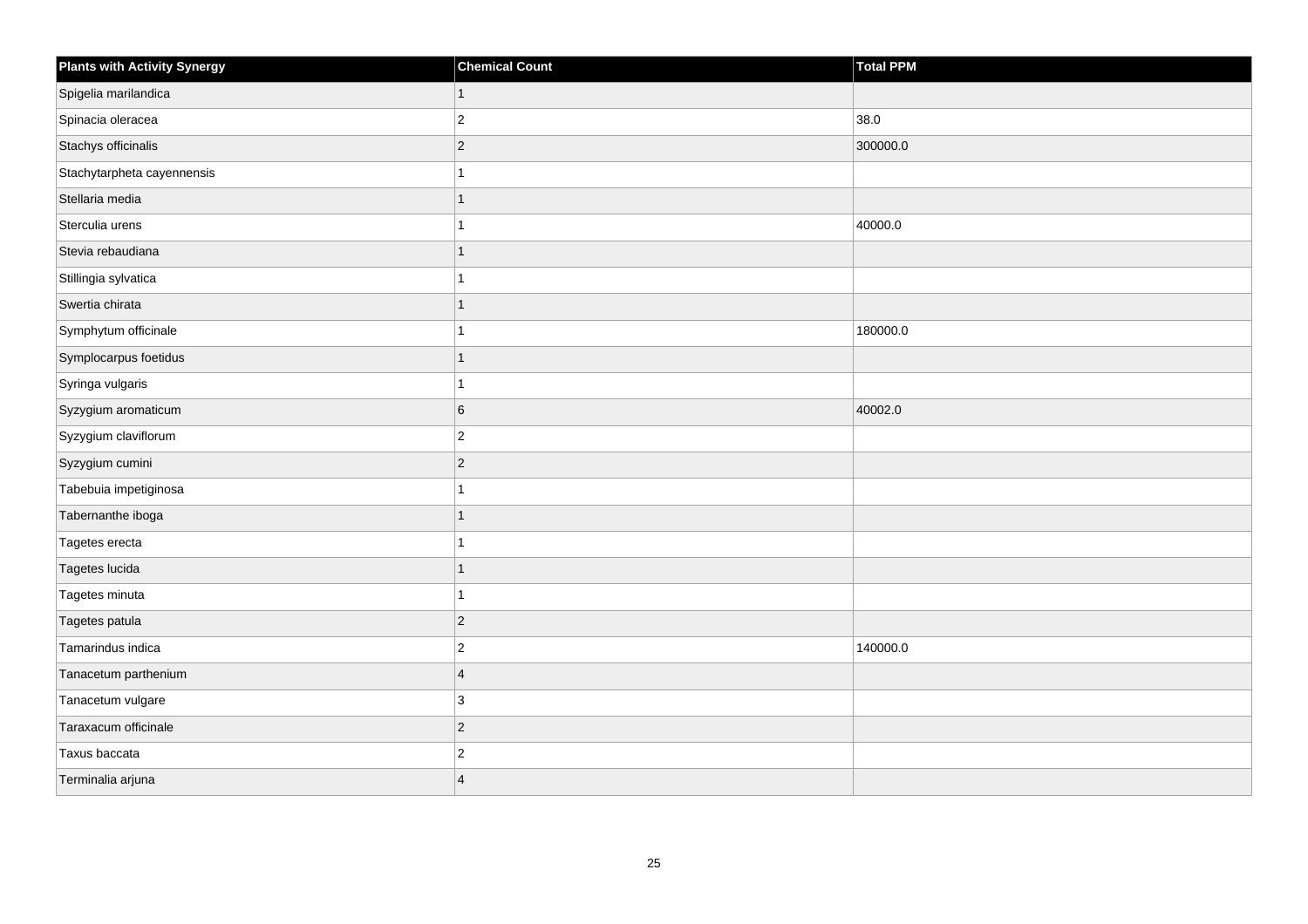| <b>Plants with Activity Synergy</b> | <b>Chemical Count</b> | <b>Total PPM</b> |
|-------------------------------------|-----------------------|------------------|
| Terminalia bellirica                | $\overline{2}$        |                  |
| Terminalia catappa                  | 6                     | 660000.0         |
| Terminalia chebula                  | 3                     |                  |
| Terminalia ivorensis                | $\mathbf{1}$          |                  |
| Terminalia pallida                  | $\overline{c}$        |                  |
| Ternstroemia gymnanthera            | 1                     |                  |
| Teucrium asiaticum                  | 1                     |                  |
| Teucrium botrys                     | $\overline{c}$        |                  |
| Teucrium chamaedrys                 | 4                     | 292000.0         |
| Teucrium cyprium                    | $\overline{c}$        |                  |
| Teucrium divaricatum                | $\overline{2}$        |                  |
| Teucrium gnaphalodes                | $\overline{c}$        |                  |
| Teucrium kotschyanum                | $\overline{c}$        |                  |
| Teucrium marum                      | $\mathbf{1}$          |                  |
| Teucrium micropodioides             | $\overline{c}$        |                  |
| Teucrium montanum                   | $\overline{3}$        |                  |
| Teucrium oxylepis                   | 1                     |                  |
| Teucrium polium                     | 6                     |                  |
| Teucrium pseudoscorodonia           | 1                     |                  |
| Teucrium salviastrum                | $\overline{1}$        |                  |
| Teucrium scordium                   | $\overline{2}$        |                  |
| Teucrium scorodonia                 | 3                     |                  |
| Theobroma cacao                     | 3                     | 200000.0         |
| Thespesia populnea                  | $\overline{2}$        |                  |
| Thevetia peruviana                  | 3                     |                  |
| Thuja occidentalis                  | $\overline{2}$        | 118000.0         |
| Thymus broussonettii                | $\overline{2}$        |                  |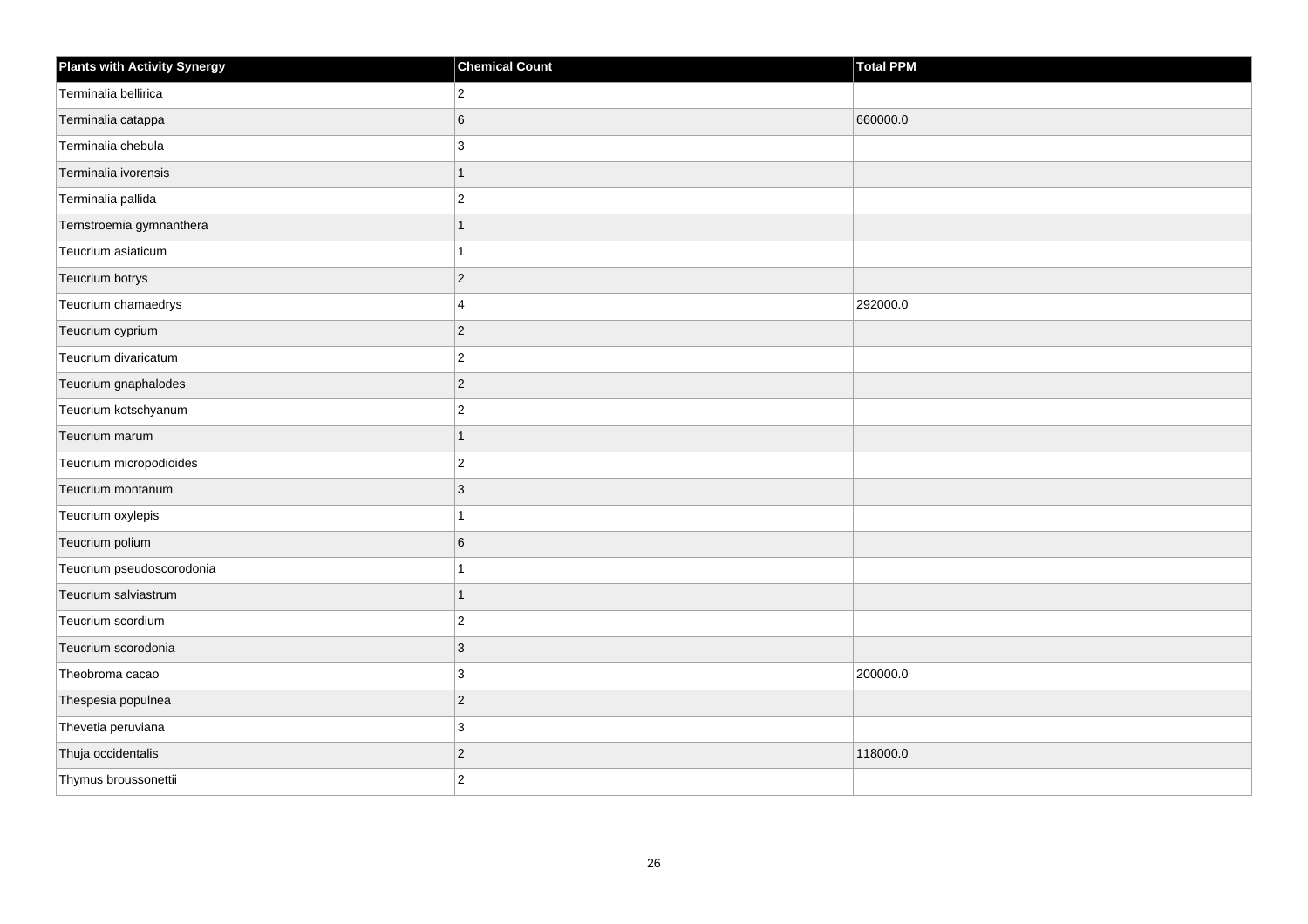| <b>Plants with Activity Synergy</b> | <b>Chemical Count</b> | <b>Total PPM</b> |
|-------------------------------------|-----------------------|------------------|
| Thymus capitatus                    | $\overline{2}$        | 17760.0          |
| Thymus cilicicus                    |                       |                  |
| Thymus funkii                       | $\overline{2}$        |                  |
| Thymus longicaulis                  | $\overline{2}$        |                  |
| Thymus mastichina                   |                       | 380.0            |
| Thymus orospedanus                  | $\overline{2}$        | 8016.0           |
| Thymus riatarum                     | $\overline{2}$        |                  |
| Thymus saturejoides                 | $\overline{c}$        |                  |
| Thymus serpyllum                    | 6                     | 198924.0         |
| Thymus vulgaris                     | 8                     | 335840.0         |
| Thymus x citriodorus                | 1                     |                  |
| Thymus zygis                        | $\overline{c}$        |                  |
| Tilia sp.                           | $\overline{3}$        |                  |
| Trachyspermum ammi                  | $\overline{2}$        | 57840.0          |
| Tribulus terrestris                 | $\overline{2}$        |                  |
| Trichilia hirta                     | 1                     |                  |
| Trichosanthes anguina               | 1                     | 260000.0         |
| Tridax procumbens                   | $\overline{2}$        |                  |
| Trifolium pratense                  | $\overline{3}$        |                  |
| Trigonella foenum-graecum           | 3                     |                  |
| Triticum aestivum                   | $\overline{4}$        | 1062.0           |
| Tsuga canadensis                    | $\overline{2}$        | 821000.0         |
| Turnera diffusa                     | $\overline{2}$        |                  |
| Tussilago farfara                   | 3                     | 352000.0         |
| Ulmus rubra                         | $\overline{c}$        |                  |
| Umbellularia californica            |                       | 2640.0           |
| Uncaria catechu                     | $\overline{2}$        |                  |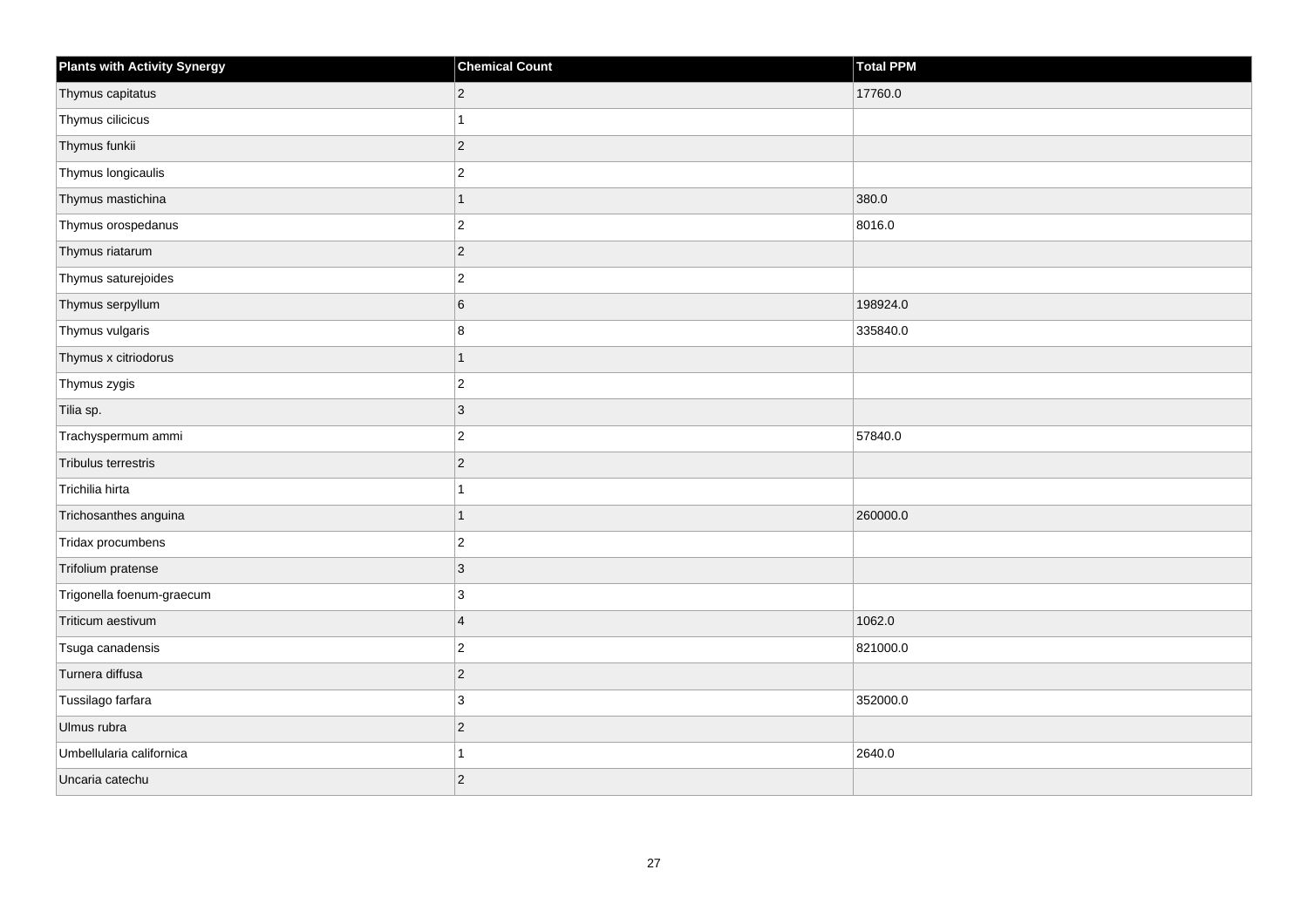| <b>Plants with Activity Synergy</b> | <b>Chemical Count</b> | Total PPM |
|-------------------------------------|-----------------------|-----------|
| Uncaria guianensis                  |                       |           |
| Uncaria tomentosa                   | $\overline{2}$        |           |
| Urginea maritima                    | $\overline{c}$        |           |
| Urtica dioica                       | $6\phantom{a}$        |           |
| Vaccinium corymbosum                | $\overline{7}$        |           |
| Vaccinium macrocarpon               | $\overline{4}$        | 500.0     |
| Vaccinium myrtillus                 | 9                     | 645000.0  |
| Vaccinium vitis-idaea               | $\overline{7}$        | 422000.0  |
| Valeriana officinalis               | 4                     |           |
| Vanilla planifolia                  | 5                     |           |
| Verbascum thapsus                   | $\overline{2}$        |           |
| Verbena officinalis                 | $\overline{2}$        |           |
| Veronica officinalis                | 1                     |           |
| Viburnum opulus                     | $\overline{4}$        | 60000.0   |
| Viburnum prunifolium                | $\Delta$              | 40000.0   |
| Vicia faba                          | 1                     |           |
| Vigna radiata                       | $\overline{c}$        |           |
| Vinca minor                         | $\overline{2}$        | 100800.0  |
| Viola odorata                       | 3                     |           |
| Viola tricolor                      | 3                     |           |
| Viscum album                        |                       |           |
| Vitex agnus-castus                  | 1                     |           |
| Vitis vinifera                      | 13                    | 180800.0  |
| Warburgia ugandensis                |                       |           |
| Withania somnifera                  |                       |           |
| Xanthorhiza simplicissima           |                       |           |
| Yucca baccata                       |                       |           |